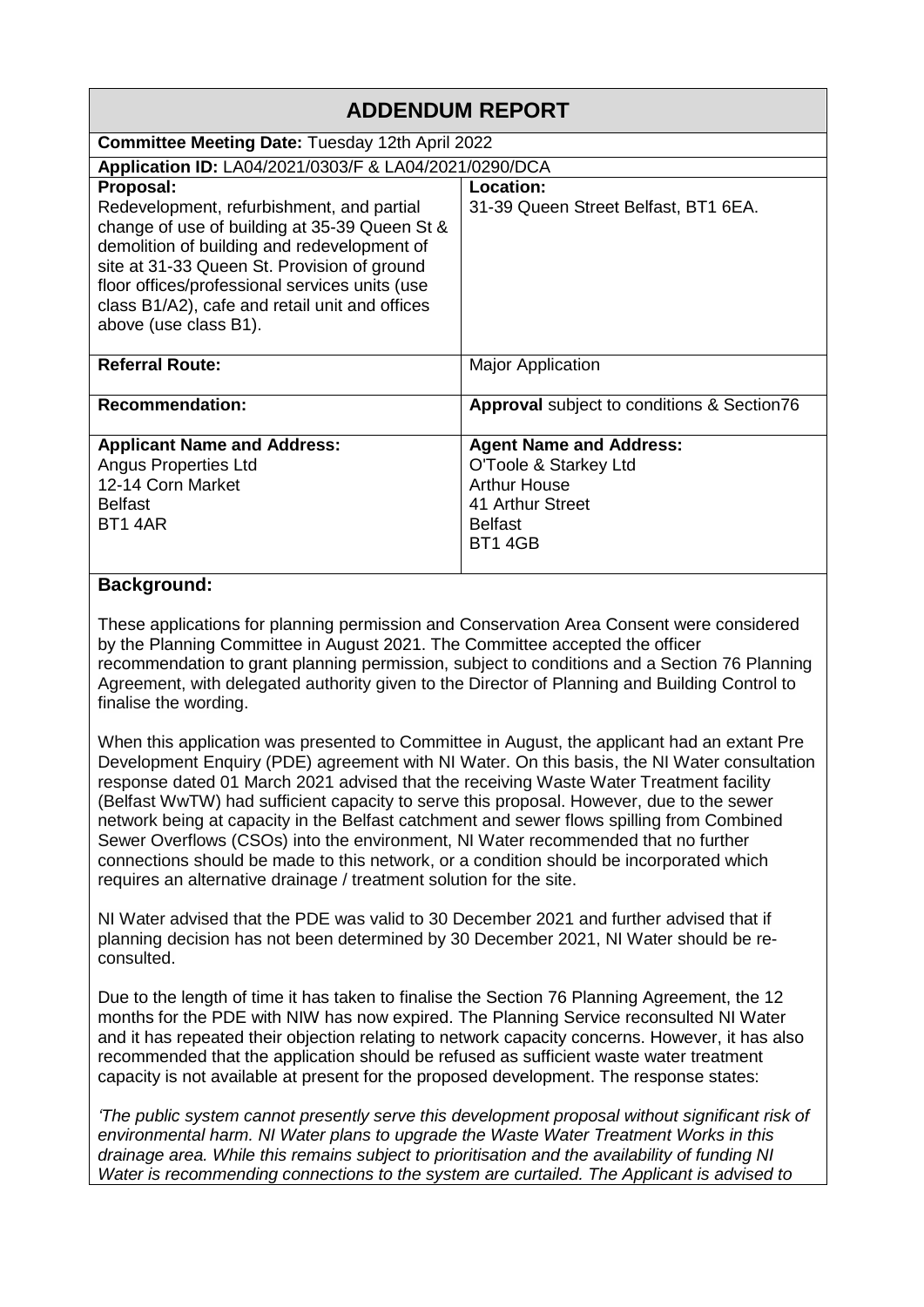*consult directly with NI Water to discuss current projected timescales to upgrade the wastewater system in this drainage area. Subject to re-consultation, NI Water may reconsider its recommendation.'*

The agent has responded to the latest NI Water consultation response and has advised that once relevant consents are approved they will proceed with the demolition of the terraces and commence the new build works. This will likely take approximately 18 months to complete from point of consents. The improvements to the WWTW are expected by July 2023 and should provide increased capacity by this stage. Therefore, officers advise that there is no significant issue around WWWT capacity. The applicant has also applied for a storm sewer requisition and the removal of storm water from the combined system would address that part of NI Water's objection as well.

The application is being brought back to Committee to highlight this change of position i.e. NI Water are now citing both network capacity and WWTW capacity objections.

For the reasons stated above, the Committee is advised that these concerns can be addressed by the following condition:

*Notwithstanding the submitted detail, the herby approved development shall not be occupied until such time as final details of surface water drainage, including a programme for implementation of these works, have been submitted to and approved in writing by the City Council. The development shall not be occupied until the foul and surface water drainage has been implemented in accordance with the approved details.* 

*Reason: To ensure appropriate foul and surface water drainage of the site.*

## **Recommendation:**

The officer recommendation remains to approve planning permission subject to the above additional condition and other appropriate conditions and Section 76 planning agreement as set out in the original Development Management report.

Delegated authority is sought for the Director of Planning and Building Control to finalise the conditions and Section 76 planning agreement.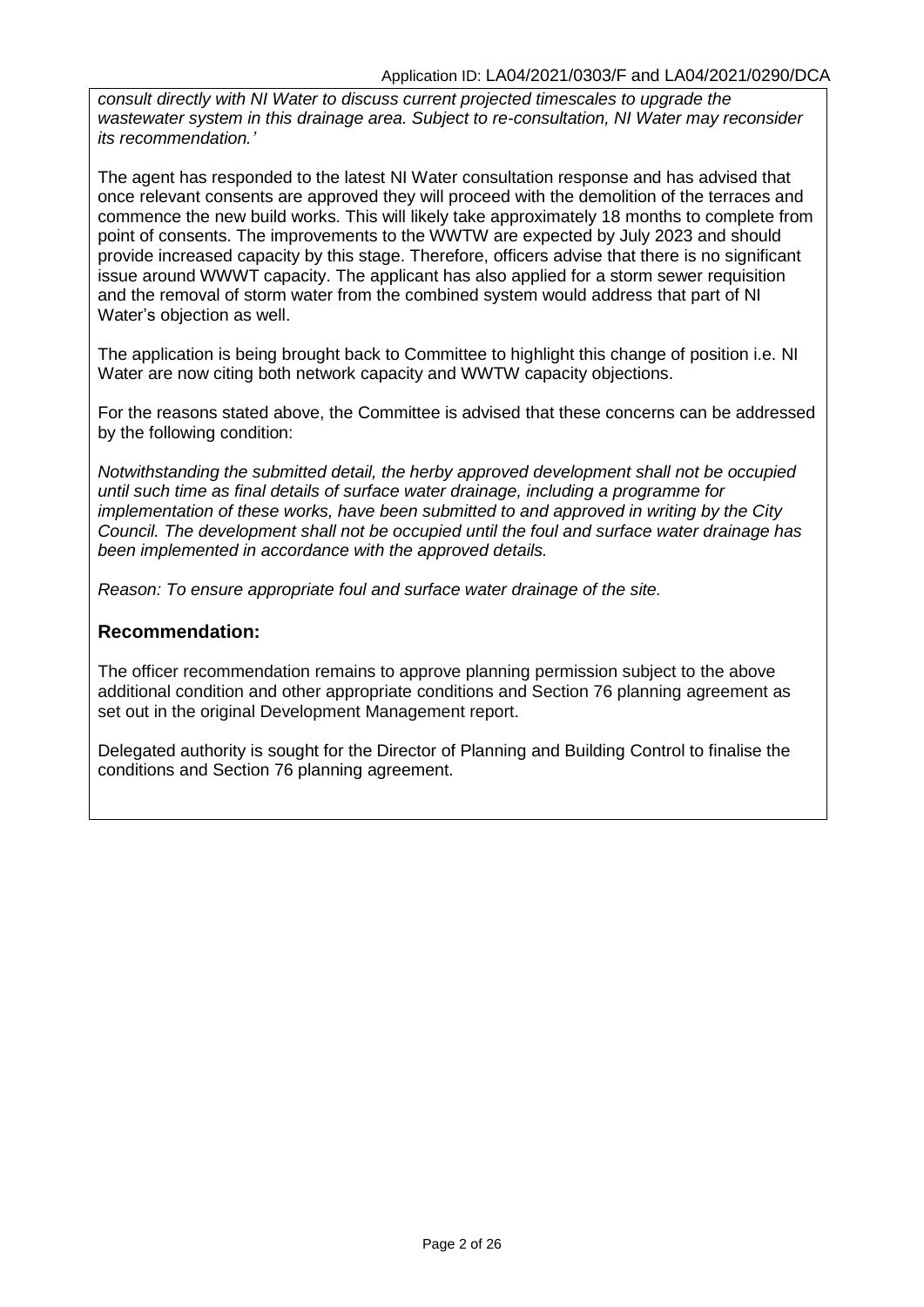## Application ID: LA04/2021/0303/F and LA04/2021/0290/DCA

# **Development Management Officer Report Committee Application**

|                                                                                                                                                                                                                                                                                                                                    | <b>Summary</b>                                                                                                                                                                                                                                                                                                      |  |
|------------------------------------------------------------------------------------------------------------------------------------------------------------------------------------------------------------------------------------------------------------------------------------------------------------------------------------|---------------------------------------------------------------------------------------------------------------------------------------------------------------------------------------------------------------------------------------------------------------------------------------------------------------------|--|
| Committee Meeting Date: Thursday 19 August 2021                                                                                                                                                                                                                                                                                    |                                                                                                                                                                                                                                                                                                                     |  |
| LA04/2021/0303/F & LA04/2021/0290/DCA<br><b>Application ID:</b>                                                                                                                                                                                                                                                                    |                                                                                                                                                                                                                                                                                                                     |  |
| Proposal:<br>Redevelopment, refurbishment, and partial<br>change of use of building at 35-39 Queen St &<br>demolition of building and redevelopment of<br>site at 31-33 Queen St. Provision of ground<br>floor offices/professional services units (use<br>class B1/A2), cafe and retail unit and offices<br>above (use class B1). | <b>Location:</b><br>31-39 Queen Street Belfast, BT1 6EA.                                                                                                                                                                                                                                                            |  |
| <b>Referral Route: Major Application</b>                                                                                                                                                                                                                                                                                           |                                                                                                                                                                                                                                                                                                                     |  |
| <b>Recommendation:</b>                                                                                                                                                                                                                                                                                                             | Approval subject to conditions & Section76                                                                                                                                                                                                                                                                          |  |
| <b>Applicant Name and Address:</b><br><b>Angus Properties Ltd</b><br>12-14 Corn Market<br><b>Belfast</b><br><b>BT1 4AR</b>                                                                                                                                                                                                         | <b>Agent Name and Address:</b><br>O'Toole & Starkey Ltd<br><b>Arthur House</b><br>41 Arthur Street<br><b>Belfast</b><br><b>BT1 4GB</b>                                                                                                                                                                              |  |
| <b>Executive Summary:</b>                                                                                                                                                                                                                                                                                                          |                                                                                                                                                                                                                                                                                                                     |  |
|                                                                                                                                                                                                                                                                                                                                    | This application seeks the retention of the 5-storey warehouse at Nos. 35-39 and the addition of a<br>two-storey glazed rooftop extension. It further seeks the demolition of Nos. 31-33 and replacement<br>with a 5-storey infill building which also benefits in part from the rooftop extension at upper floors. |  |

The main issues to be considered in this case are:

- The principle of offices and ground floor uses at this location
- The principle of demolition of the 31-33 Queen Street
- The consideration of economic benefits
- The impact on built heritage and the principle of demolition in the conservation area
- The scale, height, massing and design of the extension and new build
- The impact on traffic and parking
- The impact on amenity
- The consideration of site drainage
- The consideration of waste management
- The impact on human health
- The impact on the amenity of adjacent land users
- The consideration of developer contributions

The site is located within the City Centre, City Centre Conservation Area, Area of Parking Restraint, Primary Retail Core, Airport Height Restriction, Old City Character Area and proximate to listed buildings.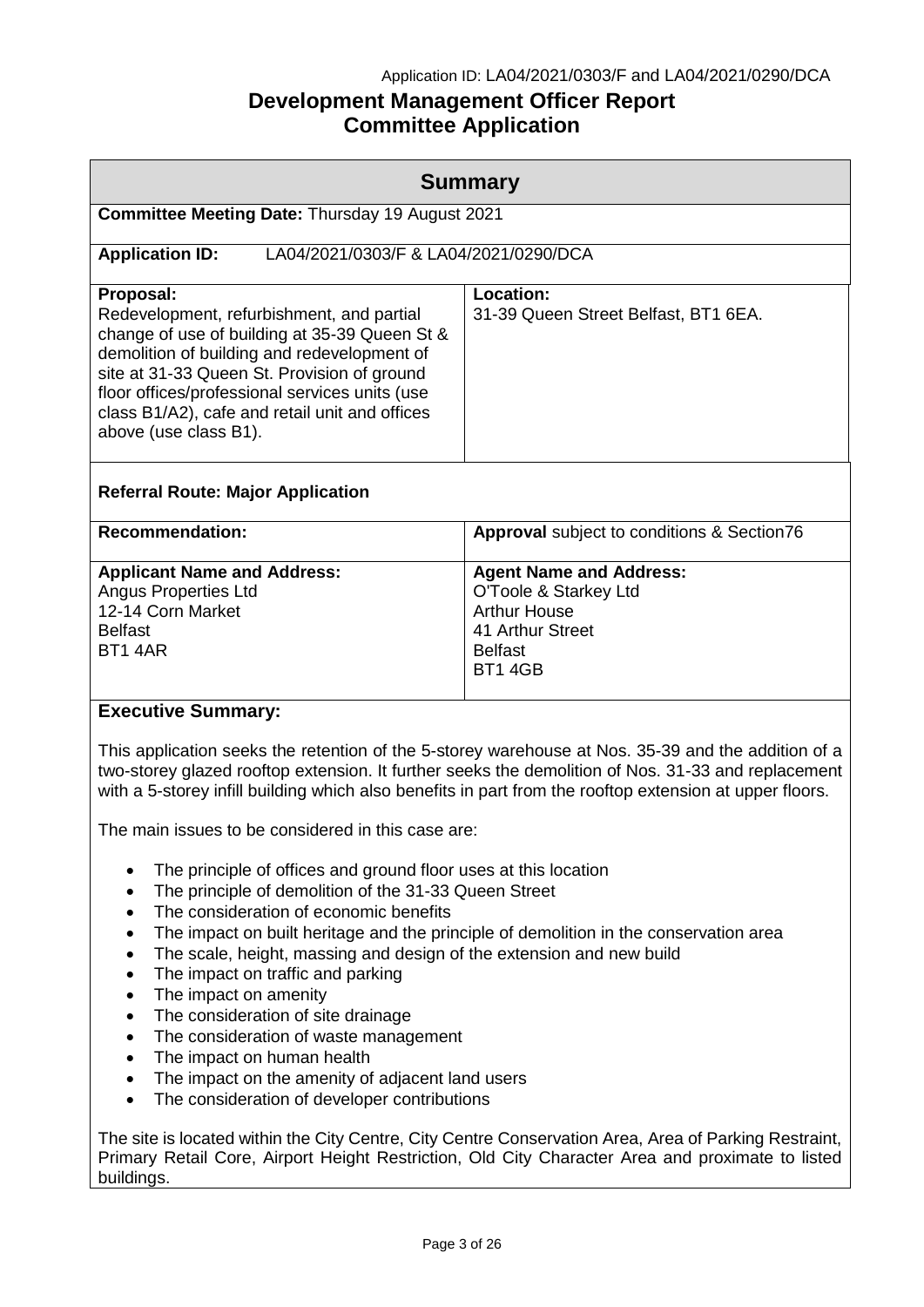DfI Roads, EHO, NIEA, NIE, Rivers Agency, HED and NIW were all consulted in addition to the Urban Design Officer, Economic Development Team and the Environmental Health team within the Council. Their responses are detailed in the main body of the report.

No objections have been received.

The proposal will generate an estimated 250 direct construction jobs with an estimated construction cost of £16.5m, and it is estimated that 710 employees will attend the building once operational.

Having regard to the submitted information and reports, consultee responses and representations, officers consider that the conversion and extension of the current building and proposed replacement building are acceptable. The Conservation Officer notes that the current building at 31-33 Queen Street does not reflect the architectural or historical interest of the wider conservation area and does not make a material contribution that merits retention. The demolition in the conservation area meets the policy test for demolition as set out in PPS6. The Urban Design Officer, Conservation Officer and Historic Environment Division consider that the extension to 35- 39 Queen Street is appropriate to the context of the host building and locale. Officers consider that the proposed scheme will contribute positively to the local environment by enhancing the character and appearance of the conservation area and that the proposed scheme will make a positive contribution to the economy. The proposal meets the policy tests outlined in the SPPS and Planning Policy Statement 6.

Having regard to the Development Plan, and other material considerations, the proposed development is considered acceptable.

It is recommended that delegated authority is given to the Director of Planning and Building Control to grant planning permission, It is recommended that planning permission is granted subject to conditions, as set out in the report, and that delegated authority is given to the Director of Planning and Building Control to finalise the wording of conditions and enter into the Section 76 planning agreement.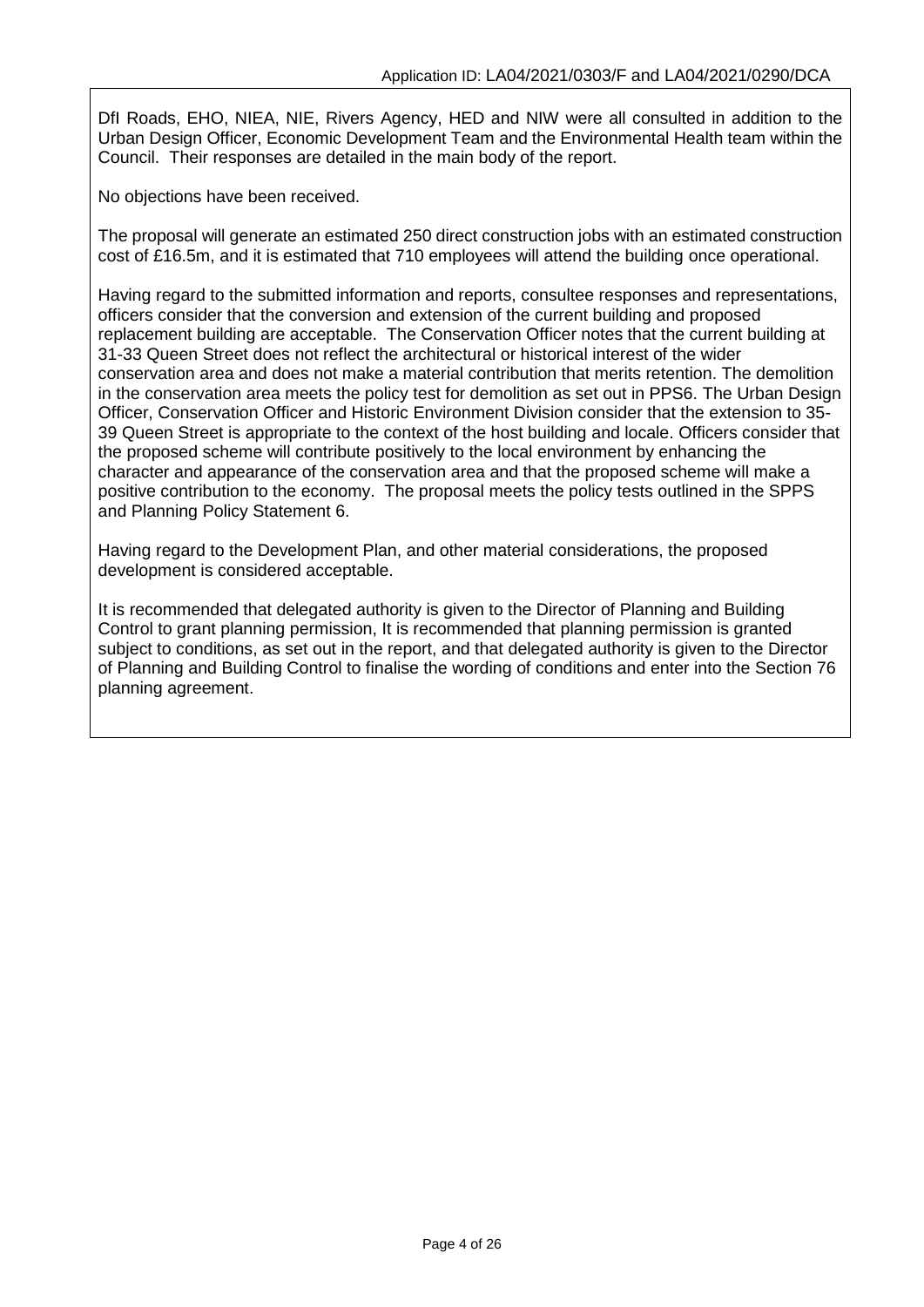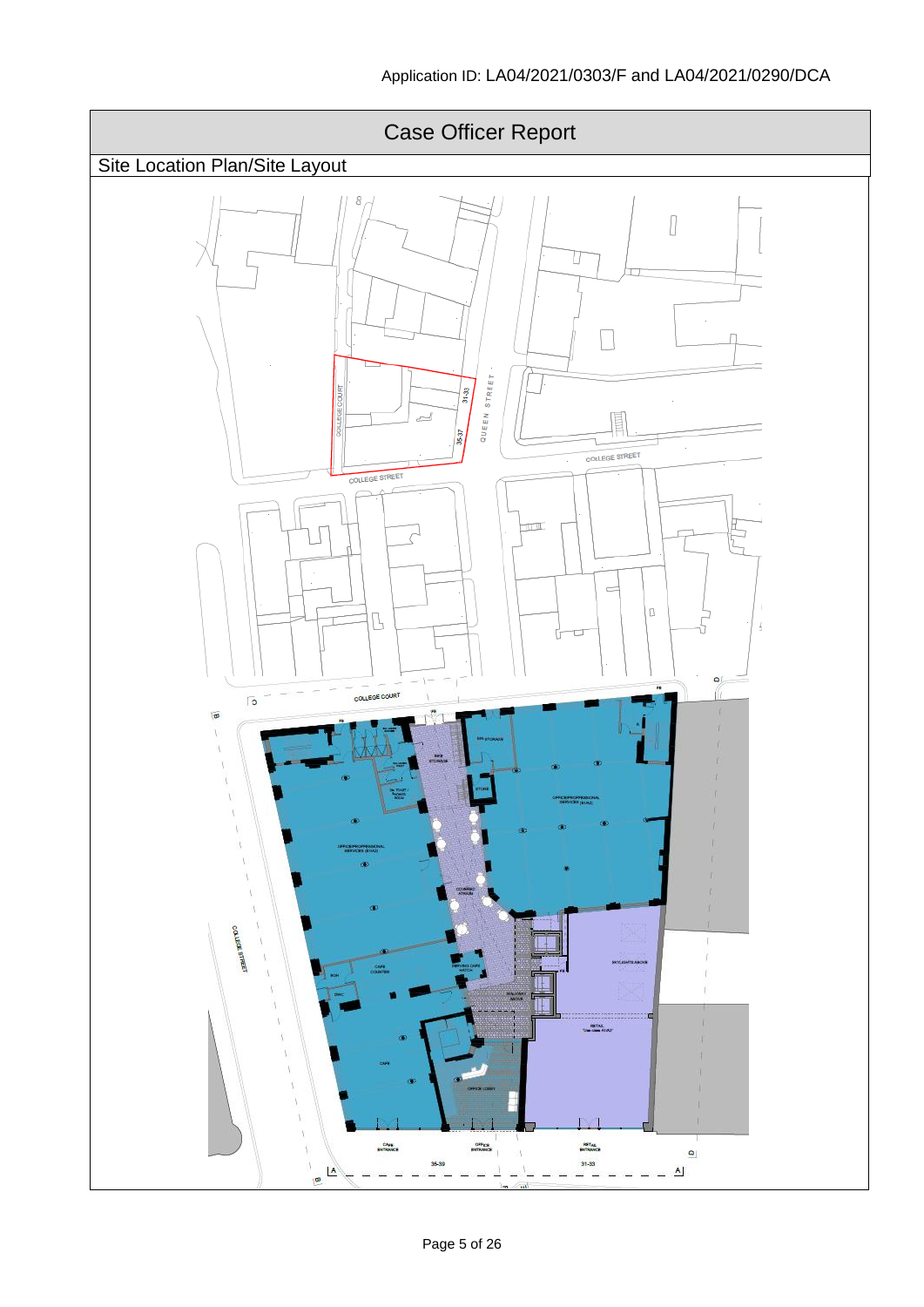

# Application ID: LA04/2021/0303/F and LA04/2021/0290/DCA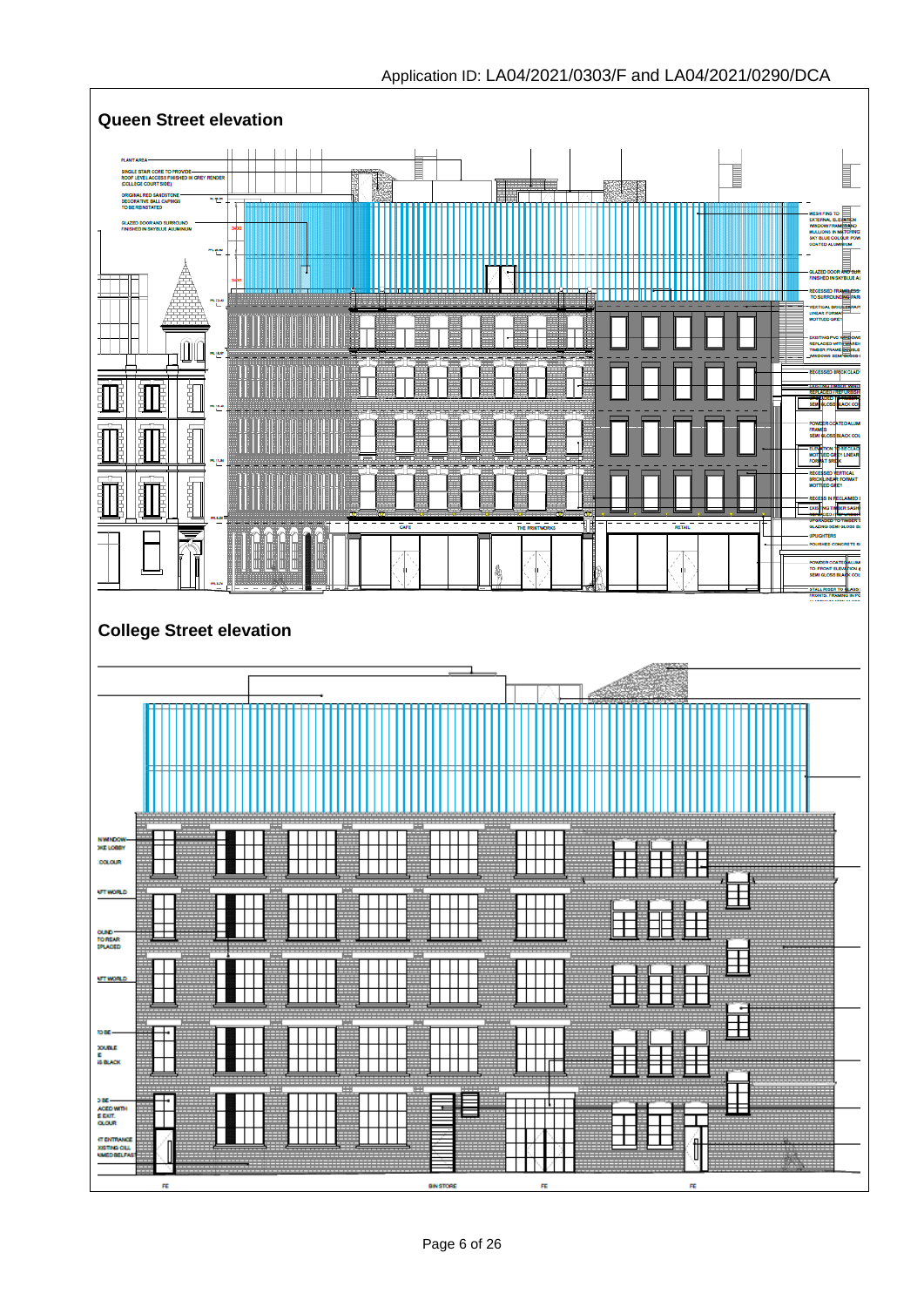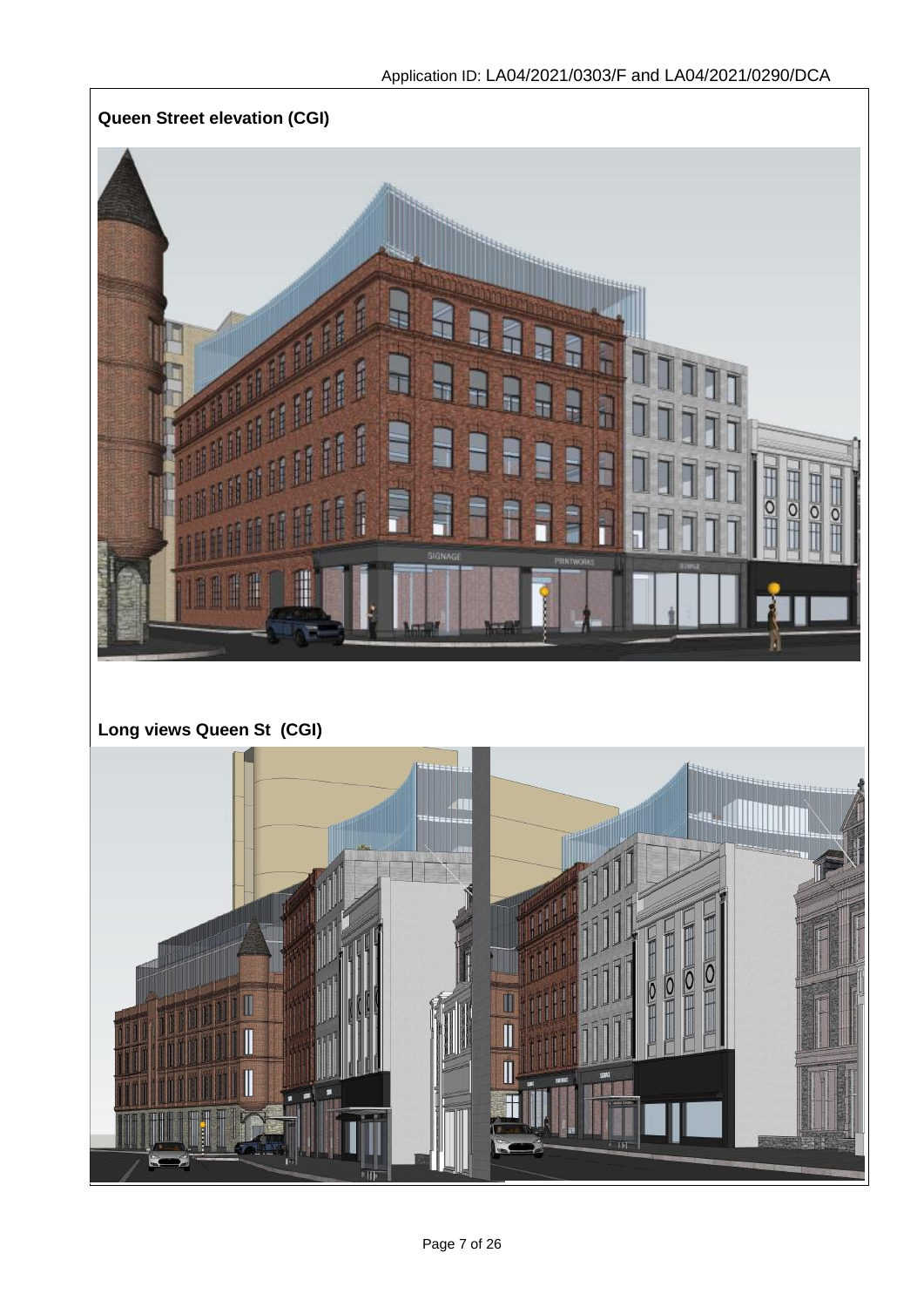|     | <b>Characteristics of the Site and Area</b>                                                                                                                                                                                                                                                                                                                                                                                                                                                                                                                                                                                                                                                                                                                                                                                                                                                      |  |
|-----|--------------------------------------------------------------------------------------------------------------------------------------------------------------------------------------------------------------------------------------------------------------------------------------------------------------------------------------------------------------------------------------------------------------------------------------------------------------------------------------------------------------------------------------------------------------------------------------------------------------------------------------------------------------------------------------------------------------------------------------------------------------------------------------------------------------------------------------------------------------------------------------------------|--|
| 1.0 | <b>Description of Proposed Development</b>                                                                                                                                                                                                                                                                                                                                                                                                                                                                                                                                                                                                                                                                                                                                                                                                                                                       |  |
| 1.1 | The proposal retains the five-storey warehouse (Nos. 35-39) with an additional rooftop<br>extension of two storeys. It also proposes a new five-storey infill building immediately<br>adjacent to the retained warehouse in place of the demolished three storey element (Nos.<br>$31-33$ ).                                                                                                                                                                                                                                                                                                                                                                                                                                                                                                                                                                                                     |  |
| 1.2 | The Urban Design Officer describes the rooftop extension as covering 'a large proportion<br>of the retained buildings and extends in part across a section of the new five storey infill<br>building. Both floors extend fully to the rear building line along College Court but have been<br>setback off both the Queen Street and College Street elevations along which they<br>incorporate curved profiles'.                                                                                                                                                                                                                                                                                                                                                                                                                                                                                  |  |
| 1.3 | The ground floor will be reinstated shopfronts and glazing using sympathetic design<br>features.                                                                                                                                                                                                                                                                                                                                                                                                                                                                                                                                                                                                                                                                                                                                                                                                 |  |
| 1.4 | The application follows a lengthy Pre-Application Discussion (PAD) process with officers.                                                                                                                                                                                                                                                                                                                                                                                                                                                                                                                                                                                                                                                                                                                                                                                                        |  |
| 2.0 | <b>Description of Site and Area</b>                                                                                                                                                                                                                                                                                                                                                                                                                                                                                                                                                                                                                                                                                                                                                                                                                                                              |  |
| 2.1 | The site is located on Queen Street Belfast. The Conservation Officer describes the site<br>and frontage as having 'strong visual prominence within the wider streetscape and is<br>visible from number of key viewpoints. The built form of the existing urban block is dictated<br>primarily by the Queen Street frontage, with the warehouse at nos. 35-39 occupying a<br>strong nodal corner plot, wrapping onto College Street and turning back into College Court.<br>Directly adjacent on Queen Street are nos. 31-33 (proposed for demolition), after which<br>there is the 'Craftworld' building, a 4storey height (although 3 storey internally), beside<br>which is the listed Queen Street Police Station. With the exception of nos. 31-33, there is<br>an incremental step down in height and scale as one moves northwards from the corner<br>plot to the listed police station'. |  |
| 2.2 | The subject site is currently occupied by two buildings, namely Nos. 35-39 Queen Street (a<br>five-storey red brick former warehouse located at the corner of Queen Street and College<br>Street) and the adjacent Nos. 31-33 Queen Street (a three-storey white rendered<br>retail/office unit). The application proposes retention and re-use of the warehouse at nos.<br>35-39, including the portion of the warehouse building directly to the rear of nos. 31-33,<br>fronting onto College Court. The current ground floor of Nos 35-39 contains no glazing due<br>to a change of use to a bingo hall in the 1980s.                                                                                                                                                                                                                                                                         |  |
| 2.3 | The site is located within the City Centre as defined by BUAP 2001 and both versions of<br>draft BMAP 2015. It is within the City Centre Conservation Area and contains a variety of<br>Victorian and Edwardian buildings. Its townscape pattern reflects the earlier history of the<br>town, with continuity between past and present expressed through the buildings,<br>streetscapes and layout.                                                                                                                                                                                                                                                                                                                                                                                                                                                                                              |  |
| 2.4 | The area is primarily commercial in nature with shops and offices. Across the road from the<br>site is Swanston House, the redevelopment and extension of the former Athletic Stores<br>Building on Queen Street for student accommodation.                                                                                                                                                                                                                                                                                                                                                                                                                                                                                                                                                                                                                                                      |  |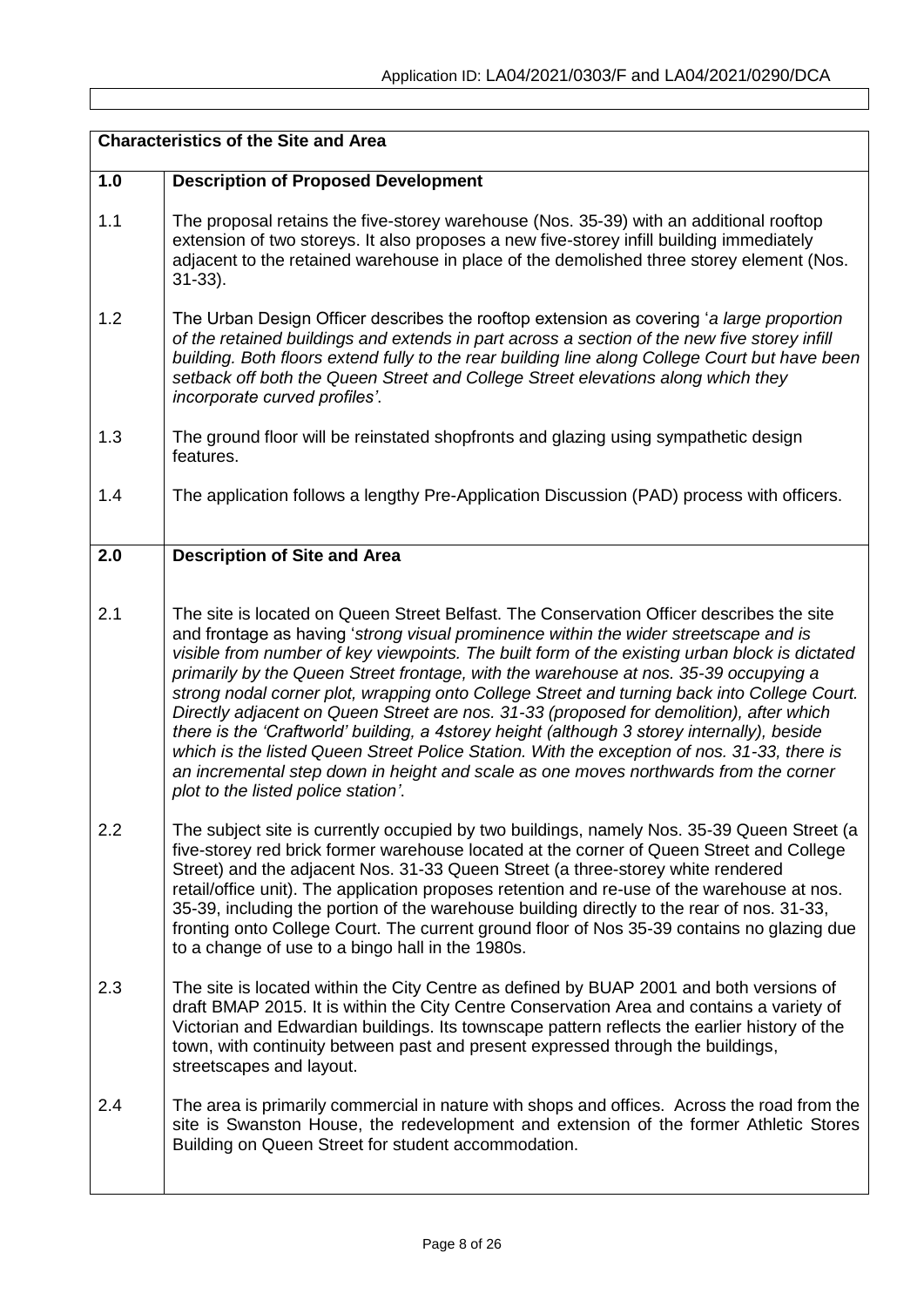|            | Planning Assessment of Policy and other Material Considerations                                                                                                                                                                                                                                                                                                                                                                                                                                                                                                                 |
|------------|---------------------------------------------------------------------------------------------------------------------------------------------------------------------------------------------------------------------------------------------------------------------------------------------------------------------------------------------------------------------------------------------------------------------------------------------------------------------------------------------------------------------------------------------------------------------------------|
| 3.0<br>3.1 | <b>Site History</b><br>Ref ID: LA04/2019/2932/PAN<br>Proposal: Partial demolition and redevelopment and partial refurbishment and change of<br>use of building at 35-39 Queen Street, and demolition of building and redevelopment of<br>site at 31-33 Queen Street to provide ground floor restaurants/cafes and A2/B1 Offices.<br>Address: 31-39 Queen Street, Belfast, BT1 6EA,<br><b>Decision: PANACC</b><br>Decision Date: 18.12.2019                                                                                                                                      |
|            | Ref ID: Z/2013/1063/F<br>Proposal: Ten storey hotel comprising of 250 bedrooms, meeting rooms with bar and<br>restaurant to ground floor. Nine storey open plan office building with retail on ground floor<br>with underground car parking.<br>Address: 78 College Avenue, Belfast, BT1 6BU,<br><b>Decision: Permission Granted</b><br>Decision Date: 20.02.2015                                                                                                                                                                                                               |
|            | Ref ID: LA04/2019/0553/F<br>Proposal: Demolition of existing building and erection of 175 bed aparthotel with<br>associated bar, restaurant and conferencing facilities and associated works.<br>Address: Land at Lyndon Court, 32-38 Queen Street Belfast, BT1 6EF.<br><b>Decision: Permission Granted</b><br>Decision Date: 05.12.2019                                                                                                                                                                                                                                        |
| 4.0        | <b>Policy Framework</b>                                                                                                                                                                                                                                                                                                                                                                                                                                                                                                                                                         |
| 4.1        | Belfast Urban Area Plan 2001 (BUAP)<br>Draft Belfast Metropolitan Area Plan 2015 (Draft BMAP 2015)<br>Draft Belfast Metropolitan Plan 2004<br><b>BCC Developer Contribution Framework (2020)</b>                                                                                                                                                                                                                                                                                                                                                                                |
| 4.2        | <b>Regional Development Strategy</b><br>Strategic Planning Policy Statement for Northern Ireland<br>Planning Policy Statement 3 - Access, Movement and Parking<br>Planning Policy Statement 4 - Planning and Economic Development<br>Planning Policy Statement 6 - Planning, Archaeology and the Built Heritage<br>Planning Policy Statement 15 (Revised) - Planning and Flood Risk<br><b>City Centre Conservation Area document</b>                                                                                                                                            |
| 5.0        | <b>Statutory Consultees</b><br>Dfl Roads - no objection subject to conditions and informatives<br>Rivers Agency - no objection subject to condition<br>NIEA Historic Buildings Unit - content subject to condition<br>NIEA Historic Monuments Unit - no objection subject to condition<br>NIEA Natural Environment Division - no objections subject to informative<br>NIEA Water Management Unit - no objections, standing advice provided<br>NIEA Land, Soil, and Air - no objection subject to conditions and informatives<br>$N$ IW - No objections<br>$NIE - No$ objections |
| 6.0        | <b>Non-Statutory Consultees</b><br><b>Environmental Health BCC</b> – no objection subject to conditions and informatives                                                                                                                                                                                                                                                                                                                                                                                                                                                        |

 $\lceil$ 

 $\overline{\phantom{a}}$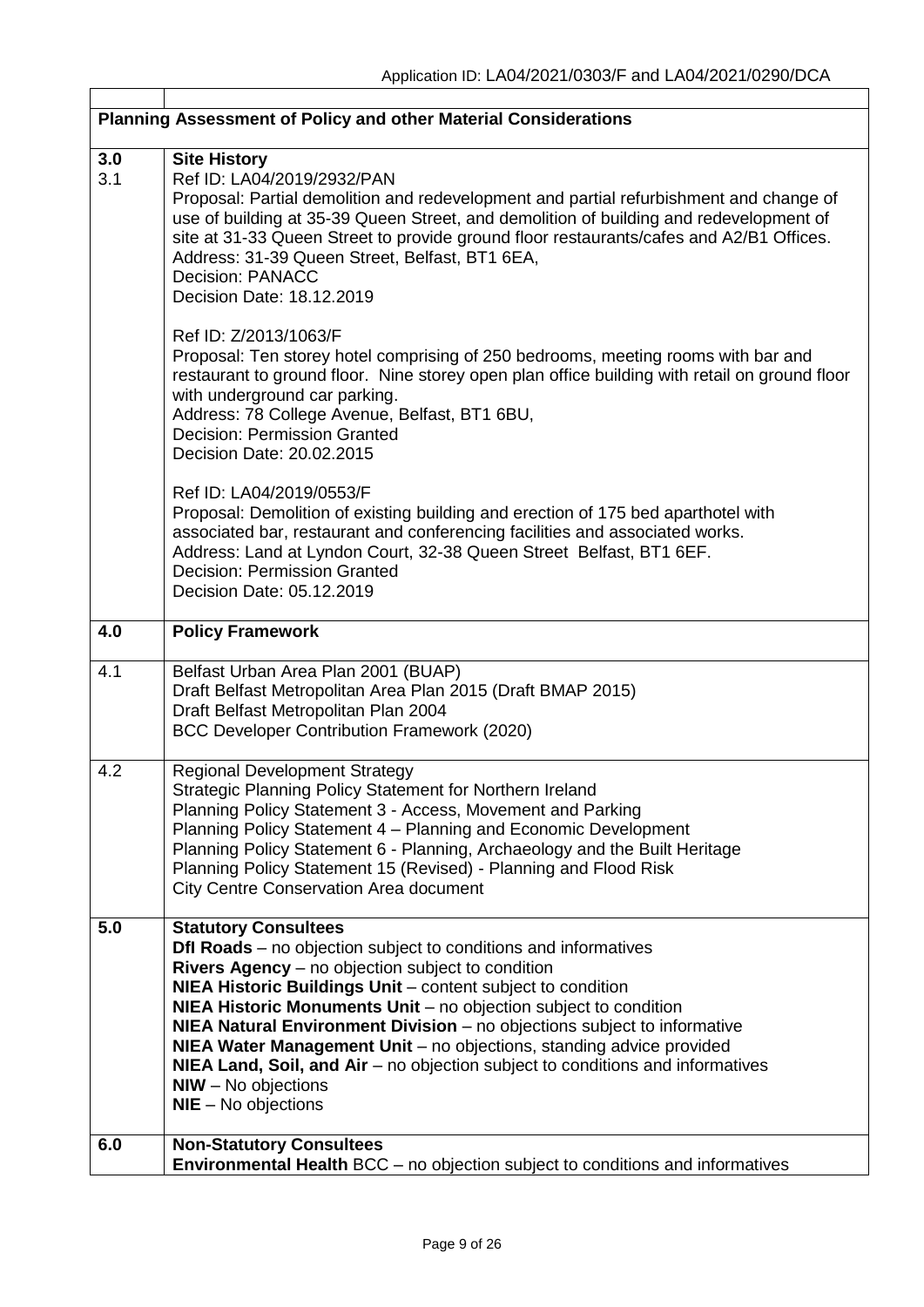|                  | Application TD. EAU+/2021/0000/1 and EAU+/2021/0200/DUA<br>Conservation Officer BCC - considers that the existing building at No 31-33 does not<br>make a material positive contribution and that on balance the proposed rebuild will<br>enhance the Conservation Area<br>Urban Design Officer BCC - content that the redesign now addresses the appropriate<br>cues in the immediate environment subject to resolution of the palette of materials and<br>recommends the use of conditions to address this matter                                                                                                                                                         |
|------------------|-----------------------------------------------------------------------------------------------------------------------------------------------------------------------------------------------------------------------------------------------------------------------------------------------------------------------------------------------------------------------------------------------------------------------------------------------------------------------------------------------------------------------------------------------------------------------------------------------------------------------------------------------------------------------------|
|                  | <b>Economic Unit</b> – No objection subject to Section 76 clause<br>City Centre Development Team BCC – content that the proposal will contribute positively                                                                                                                                                                                                                                                                                                                                                                                                                                                                                                                 |
| 7.0<br>7.1       | <b>Representations</b><br>No representations have been received.                                                                                                                                                                                                                                                                                                                                                                                                                                                                                                                                                                                                            |
| $\overline{8.0}$ | <b>ASSESSMENT</b>                                                                                                                                                                                                                                                                                                                                                                                                                                                                                                                                                                                                                                                           |
| 8.1<br>8.1.1     | <b>Development Plan</b><br>Section 45 (1) of the Planning Act (NI) 2011 requires regard to be had to the Development<br>Plan, so far as material to the application and to any other material considerations. Section<br>6 (4) of the Planning (Northern Ireland) 2011 Act states that in making any determination<br>under the said Act, regard is to be had to the local development plan, and that the<br>determination must be made in accordance with the plan unless material consideration<br>indicate otherwise.                                                                                                                                                    |
| 8.1.2            | Following the Court of Appeal decision on Belfast Metropolitan Area Plan in May 2017, the<br>extant development plan is now the Belfast Urban Area Plan 2001. However, given the<br>stage at which draft BMAP 2015 had reached pre-adoption through a period of<br>independent examination, the policies within it still carry weight and are a material<br>consideration in the determination of planning applications. The weight to be afforded is a<br>matter of judgement for the decision maker. The weight to be attached to policies in<br>emerging plans will depend upon the stage of plan preparation or review, increasing as<br>successive stages are reached. |
| 8.1.3            | Given the advanced stage that draft BMAP 2015 reached (i.e. pre-adoption following a<br>period of independent examination), and that the main areas of contention were policies<br>relating to Sprucefield Shopping Centre, dBMAP 2015 is considered to hold significant<br>weight.                                                                                                                                                                                                                                                                                                                                                                                         |
| 8.1.4            | In draft BMAP 2004, the site is located within the development limit for Belfast City Centre<br>(CC001), within the City Centre Conservation Area (CC103), within the Belfast City Core<br>Area of Parking Restraint (CC025), within the Primary Retail Core (CC007) and within the<br>Old City Character Area (CC012).                                                                                                                                                                                                                                                                                                                                                     |
| 8.1.5            | The draft BMAP 2015 identifies the extent of the City Centre Conservation Area (CC103)<br>and notes that it is a substantial area of the city and comprises much of the late Victorian<br>commercial architecture of a bustling, self-confident town which expanded rapidly in the<br>nineteenth century. The Plan further advises that development proposals within the City<br>Centre Conservation Areas are to be assessed in accordance with Planning Policy<br>Statement 6 Planning, Archaeology and the Built Heritage; however, it does not contain any<br>specific policy provisions relevant to these conservation areas.                                          |
| 8.1.6            | The application site lies within the Old City Character Area (CC007). The Character Area<br>Designations specify urban design criteria related to the massing, alignment and scale of<br>buildings. In their report on the Public Local Enquiry into Objections to the BMAP 2015 the<br>Planning Appeals Commission (PAC) explored a number of general objections to all<br>Character Areas and in particular to specific design criteria. The PAC concluded that in<br>general the design criteria were merited and basic expectations of responsive urban design<br>within a City Centre context.                                                                         |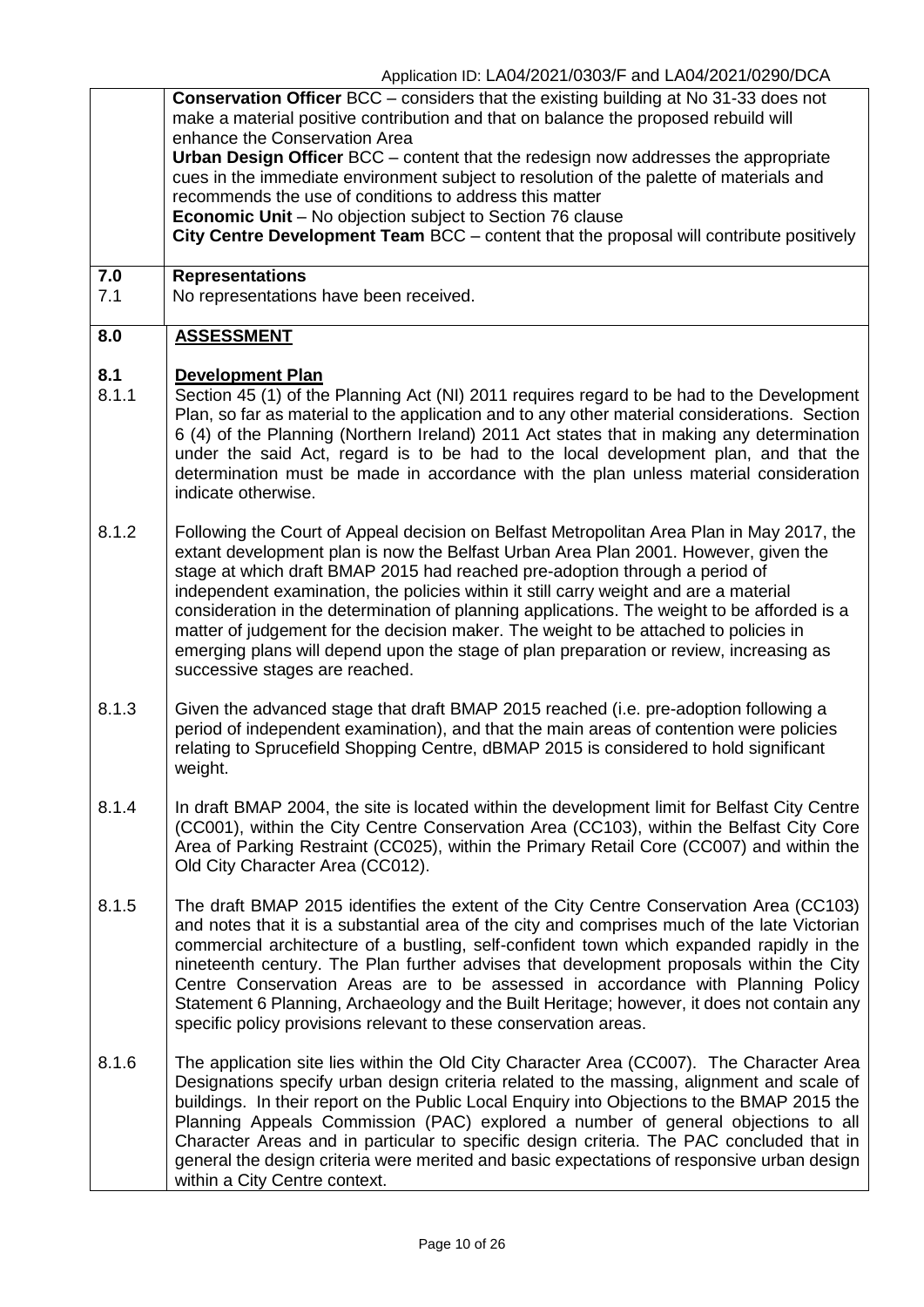- 8.1.7 **8.2** The Urban Design Criteria relating to this character area does not specify heights for Queen Street but states that heights of a minimum of 3 storeys and a maximum of 5 should be maintained. In addition, the criteria state that the density of development should be increased/maintained and should take account of adjoining buildings. **The principle of offices at this location**
- 8.2.1 The site is located within the settlement limits of draft BMAP 2015. The presumption is therefore in favour of development subject to the planning considerations discussed below. In terms of the proposed office use, the site is within a prime city centre location and proposes approximately 7700 sqm of Grade B1 office space and including some A2 professional uses as well as a ground floor café. It has been assessed against Policy OF1 of Volume 1 of draft BMAP 2015. The policy states that planning permission will be granted for office development within Classes A2 and B1 of the Planning (Use Classes) Order within Belfast City Centre. The proposal therefore complies with this policy.
- 8.2.2 The proposal has been assessed under Policy PED1 of Planning Policy Statement 4: Planning and Economic Development (PPS4). Policy PED1 states that a development proposal for a Class B1 business use will be permitted in a city or town centre (having regard to any specified provisions of a development plan). Accordingly, the proposal satisfies the requirements of this policy.
- 8.2.3 The proposed use sits comfortably with the site's prime city centre location and will regenerate what is currently a weak frontage into the conservation area.

### **8.3 The impact of the proposal on the built heritage**

- 8.3.1 The application was preceded by a robust Pre-Application (PAD process). The original height and extent of demolition was considered too tall and fundamentally inappropriate in the context of the conservation area and immediate context. As such an amended scheme was explored which reduced the overall height and design and also reduced the amount of demolition proposed.
- 8.3.2 Section 104 of the Planning (NI) Act 2011 advises that where any area is for the time being designated as a conservation area, special regard must be had to the desirability of (a) preserving the character or appearance of that area in cases where an opportunity for enhancing its character or appearance does not arise; or (b) enhancing the character or appearance of that area in cases where an opportunity to do so does arise.
- 8.3.3 The Strategic Planning Policy Statement for Northern Ireland 2015 (SPPS) is a material consideration. It advises that until councils have adopted a new Plan Strategy any conflicts between the SPPS and existing specified retained Planning Policy Statements (including PPS6) are to be resolved in favour of the SPPS. The SPPS contains a policy direction reflecting Section 104 of the 2011 Act. Paragraph 6.18 of the SPPS advises that in managing development within a designated Conservation Area the guiding principle is to afford special regard to the desirability of enhancing its character or appearance where an opportunity to do so exists, or to preserve its character or appearance where an opportunity to enhance does not arise. It goes on to say that there will be a general presumption against the grant of planning permission for development or conservation area consent for demolition of unlisted buildings where proposals would conflict with this principle. This general presumption should only be relaxed in exceptional circumstances where it is considered to be outweighed by other material considerations grounded in the public interest.
- 8.3.4 Policy BH14 of PPS 6 advises that demolition of an unlisted building in a conservation area should normally only be permitted where the building makes no material contribution to the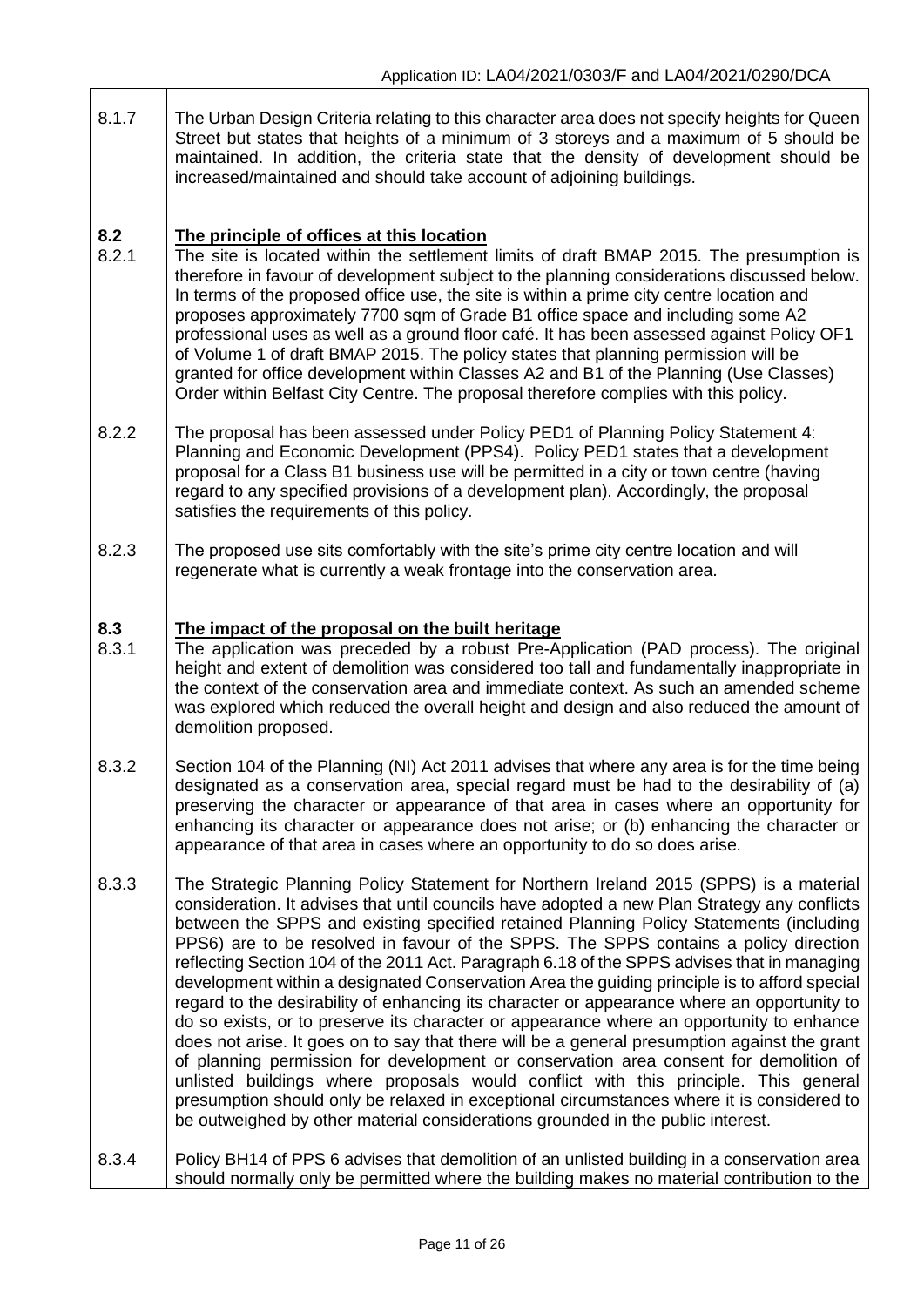|              | character or appearance of the area.                                                                                                                                                                                                                                                                                                                                                                                                                                                                                                                                                                                                                                                                                               |
|--------------|------------------------------------------------------------------------------------------------------------------------------------------------------------------------------------------------------------------------------------------------------------------------------------------------------------------------------------------------------------------------------------------------------------------------------------------------------------------------------------------------------------------------------------------------------------------------------------------------------------------------------------------------------------------------------------------------------------------------------------|
| 8.4<br>8.4.1 | <b>Demolition in the Conservation Area</b><br>In assessing the contribution of the existing building to the character or appearance of the<br>Conservation Area, regard should be had to the conservation area guidance. The City<br>Centre Conservation Area Guide was published in 1998 and states that new buildings will<br>be expected to take account of the character of their neighbours and should, in mass and<br>outline, be sympathetic to the rhythm of the street scene. Furthermore, materials should<br>generally be of a quality, texture, and colour compatible with the character of the area.                                                                                                                  |
| 8.4.2        | The Conservation Officer states that 'by nature of its age and style, it is clear that the<br>physical fabric of the existing building does not reflect the architectural or historical interest<br>of the wider conservation area" and that "it is concluded that the existing building does not<br>make a material, positive contribution to the character and appearance of the conservation<br>area'.                                                                                                                                                                                                                                                                                                                          |
| 8.4.3        | Policy BH 14 states that where a building makes a positive contribution to the character or<br>appearance of a conservation area there will be a presumption in favour of retaining it and<br>in assessing the proposals the Council will have regard to the same broad criteria outlined<br>for the demolition of a listed building under Para 6.5 of PPS 6 and Policy BH10.                                                                                                                                                                                                                                                                                                                                                      |
| 8.4.4        | The Conservation Area Officer (CAO) describes Nos 31-33 as being former dwellings from<br>the mid-Victorian period most likely constructed c1830. He states that whilst there are a<br>small number of features which reflect the history such as gable depth and vertical<br>emphasis, that "above ground floor of both properties however there is limited detailing;<br>original fabric has significantly deteriorated; façades are in poor condition with visible<br>cracking and damage, and indications of potential water damage/ingress/damp. Windows<br>are uPVC, and both elevations feature various modern interventions such as projecting<br>signage, alarms, rainwater goods, projecting lighting stack and wiring". |
| 8.4.5        | He goes on to summarise that "the buildings retain value in historical interest, however it is<br>limited by way of architectural interest, in particular when read within the wider<br>streetscape. On balance the part played in the wider area is diluted strongly by the current,<br>physical condition and presentation, and in my opinion they make a neutral contribution to<br>the character and appearance of the wider area.'                                                                                                                                                                                                                                                                                            |
| 8.4.6        | The CAO states that should the replacement scheme be agreed which makes an equal or<br>greater contribution to the area, that he would have no objection to the demolition under<br>Policy BH14 of PPS 6. The replacement proposals falls to be considered under Policy<br>BH12 as detailed below.                                                                                                                                                                                                                                                                                                                                                                                                                                 |
| 8.4.7        | The Urban Design Officer (UDO) notes that the retention of the portion of the Victorian<br>Warehouse to the rear along College Court, as negotiated through the PAD process, is<br>welcomed and will add significant value. He also states 'as seen on site during the PAD<br>process, this building is in a poor state of repair internally with a great deal of the original<br>fabric of the building already lost. This included its altered GF retail frontage which<br>contributes little to the character of the street. In my view the loss of this building could be<br>justified subject to the overall scheme making a more positive contribution to the area.'                                                         |
| 8.5<br>8.5.1 | The impact of the proposed building on the Conservation Area<br>The House of Lords in the South Lakeland case decided that the "statutorily desirable<br>object of preserving the character of appearance of an area is achieved either by a<br>positive contribution to preservation or by development which leaves character or<br>appearance unharmed, that is to say preserved."                                                                                                                                                                                                                                                                                                                                               |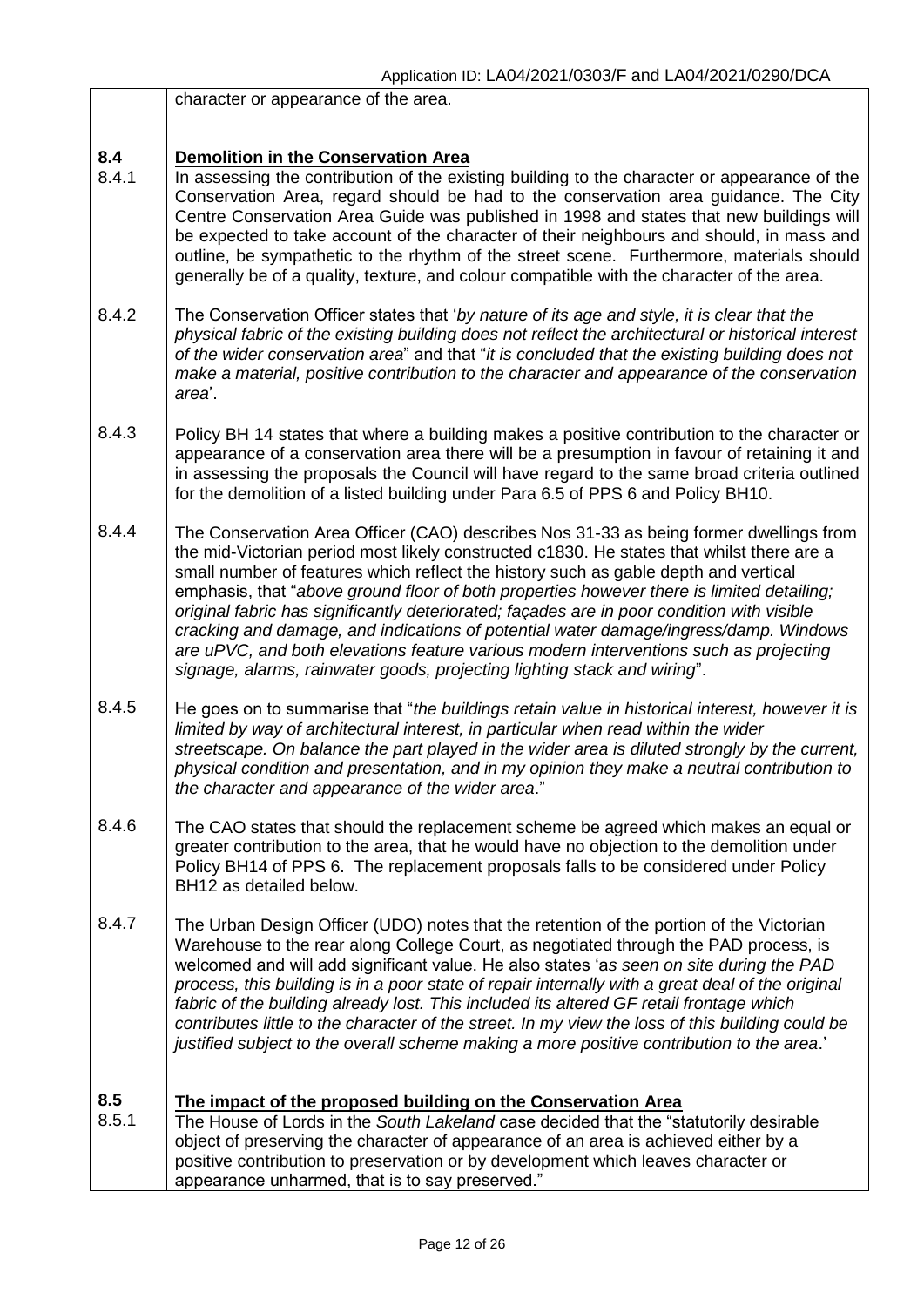- 8.5.2 The proposed building should be considered having regard to the SPPS and Policy BH12 of PPS 6. The site is located within the Belfast City Centre Conservation Area as designated in the BUAP and BMAP/dBMAP. As detailed previously, the current building is not considered to make a material contribution to the conservation area however there is still a balance to be achieved with the proposal in terms of assessing the new proposal.
- 8.5.3 Policy BH12 of Planning Policy Statement 6 (PPS6) details criteria for new development in the conservation area. This policy contains several criteria which are applied to proposals in the conservation area.
- 8.5.4 **(a) the development preserves or enhances the character and appearance of the area;**

**(b) the development is in sympathy with the characteristic built form of the area;**  The Conservation Officer advises that '*the proposal includes the retention and re-use of both the warehouse at nos. 35-39, and the portion of the 5-storey red brick warehouse building directly to the rear of nos. 31-33, fronting onto College Court. By way of scale, height, proportions, bay rhythms, vertical emphasis, style and materials, together they help ascribe the historical architectural development of the conservation area and are clearly reflective of functional uses of the area. In my opinion their architectural and historic interest makes a positive contribution to the character and appearance of the conservation area, and thus their retention and integration within the wider redevelopment scheme is strongly welcome'*. He also states that "t*he scheme as now proposed introduces a new five storey building that will sit comfortably beside the warehouse and ensure a sympathetic transition to the Craftworld building*".

- 8.5.5 With regards to the roof-top extension, the CAO acknowledges the discussions which took place during the PAD whereby concerns were explored regarding the extension and impact of the design. He states '*with the proposed new-build now aligning with the existing warehouse, this enables the rooftop extension to project across both; and whilst it is still two storeys in height it has been set back and reduced further in both scale and depth than the previous iterations. In my opinion its curvature will add visual interest, and whilst it is clearly a contemporary addition above a traditional roofscape, the retention of the warehouse together with the new-build below will provide a solid and legible base. On balance, and again subject to conditions ensuring the use of suitable high quality materials, it would be difficult to conclude that the rooftop extension would reduce or dilute the significant positive elements of the overall scheme to such a level that it could be considered detrimental or harmful to the wider area'*.
- 8.5.6 Overall, the CAO states that "*there are sufficient benefits of the redevelopment in its totality that, even when read with the two-storey extension, would still make a positive contribution to the character and appearance of the conservation area. Likewise when balanced against the cumulative contribution made by the existing buildings, the contribution of the proposed scheme as a whole would, in my opinion, be greater than that which currently exists, and is of sufficient quality to enhance the character and appearance of the conservation area*'.

### 8.5.7 **(c) the scale, form, materials and detailing of the development respects the characteristics of adjoining buildings in the area;**  The Urban Design Officer states that '*it is considered that the five-storey infill will sit comfortably with both the retained warehouse to the south and the Craftworld building to the north, providing an appropriate transitional element between both.'* With regards to the rooftop extension, the UDO describes this as an '*unashamedly contemporary yet considered addition to the historic warehouse building'*.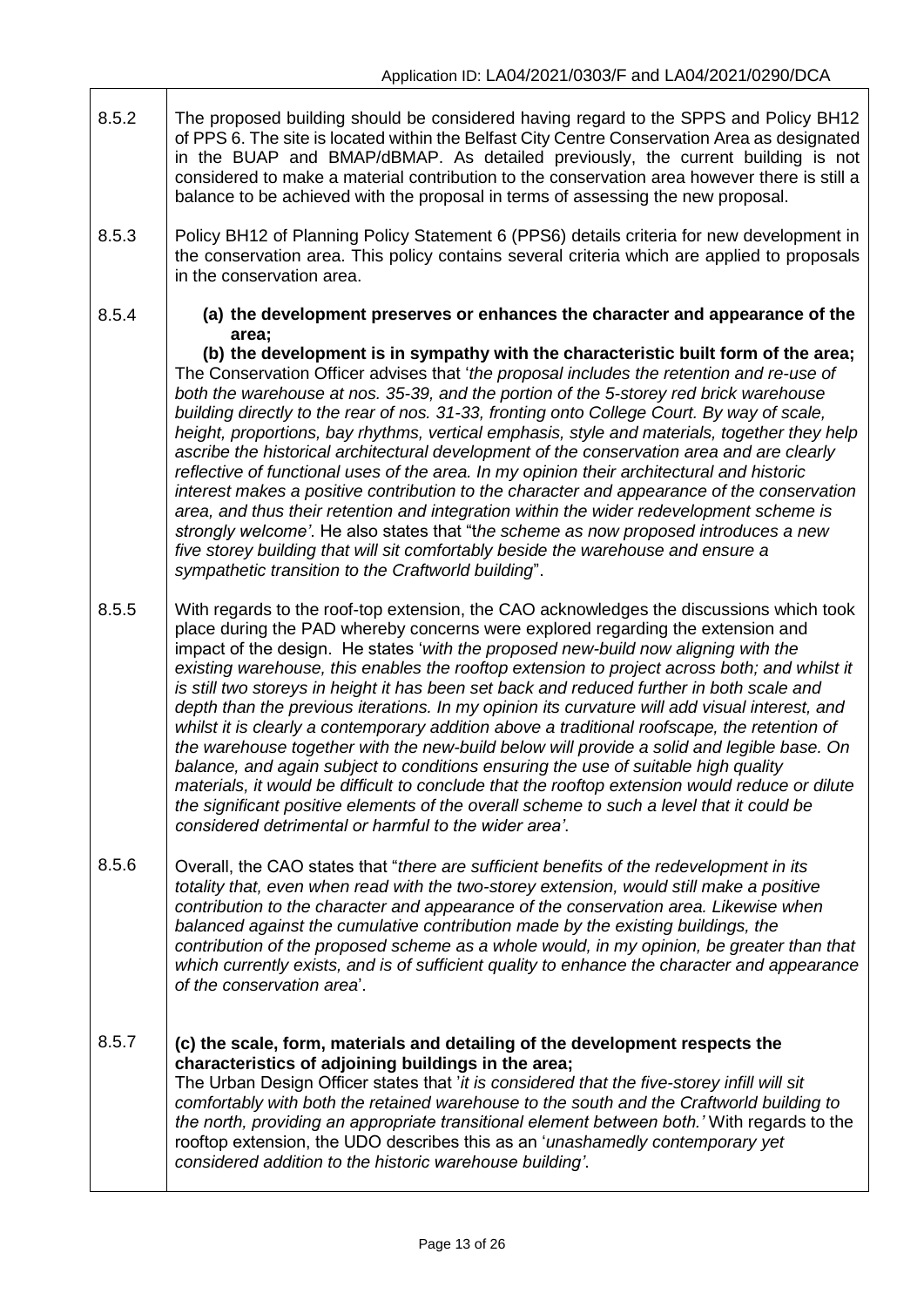|              | Both the CAO and UDO recommend that suitable conditions are attached to ensure a high<br>quality palette of materials is agreed ahead of construction, see Para 11.2                                                                                                                                                                                                                                                                                                                                                                          |
|--------------|-----------------------------------------------------------------------------------------------------------------------------------------------------------------------------------------------------------------------------------------------------------------------------------------------------------------------------------------------------------------------------------------------------------------------------------------------------------------------------------------------------------------------------------------------|
| 8.5.8        | (d) the development does not result in environmental problems such as noise,<br>nuisance or disturbance which would be detrimental to the particular character of<br>the area;                                                                                                                                                                                                                                                                                                                                                                |
|              | Environmental Health have not raised any concerns subject to conditions regarding these<br>matters.                                                                                                                                                                                                                                                                                                                                                                                                                                           |
| 8.5.9        | (e) important views within, into and out of the area are protected;<br>Given the location of the site on the corner of Queen Street and College Street, the<br>proposal will not be substantially visible from outside the conservation area. The key<br>views for consideration within the Conservation Area are from Wellington Place, College<br>Street and Queen Street. Having assessed these key views on the basis of the submitted<br>material, the proposal is considered acceptable.                                                |
| 8.5.10       | (f) trees and other landscape features contributing to the character or appearance of<br>the area are protected;<br>There are no landscape features on the site.                                                                                                                                                                                                                                                                                                                                                                              |
| 8.5.11       | (g) the development conforms to the guidance set out in conservation area                                                                                                                                                                                                                                                                                                                                                                                                                                                                     |
|              | documents.<br>It is considered that the proposals are consistent with the guidance.                                                                                                                                                                                                                                                                                                                                                                                                                                                           |
| 8.5.12       | In conclusion, criteria (a) to (g) of Policy BH 12 have been assessed with input from the<br>Conservation Officer and Urban Design Officer. Subject to resolution of the external<br>materials, the proposal is deemed to be acceptable in policy terms.                                                                                                                                                                                                                                                                                      |
| 8.6<br>8.6.1 | The impact of the proposal on nearby Listed Buildings<br>Policy BH11 of Planning Policy Statement 6 (PPS6) relates to development affecting the<br>setting of a listed building. There are several listed buildings/structures of special<br>architectural and historic interest, protected under Section 80 of the Planning Act (NI) 2011<br>in the immediate vicinity. Of particular relevance is the Grade B1 listed former RUC<br>Barracks/Children's Hospital, Queen Street.                                                             |
| 8.6.2        | Historic Environment Division were consulted extensively during the PAD process in<br>relation to the proposal. In particular, the scale, form and materials of the roof extension<br>were of concern however these concerns were addressed by design changes agreed<br>through the PAD process. HED state that they are content with the proposal subject to a<br>condition requiring details of the curtain walling to glass box upper levels, see Para 11.2.                                                                               |
| 8.7<br>8.7.1 | <b>Archaeology</b><br>Historic Environment Division: Historic Monuments Unit (HMU) have been consulted and<br>considered the impacts of the proposal. HMU states that 'the application site is located in<br>the historic core of Belfast, close to the town ditch of the 17th-century town (ANT 061:022).<br>The recorded archaeological sites and monuments nearby are indicators of a high<br>archaeological potential for further, previously unrecorded archaeological remains which<br>may be encountered within the application site'. |
| 8.7.2        | They state that they are 'content that the proposal satisfies PPS 6 policy requirements,<br>subject to conditions for the agreement and implementation of a developer-funded<br>programme of archaeological works. This is to identify and record any archaeological<br>remains in advance of new construction, or to provide for their preservation in situ, as per                                                                                                                                                                          |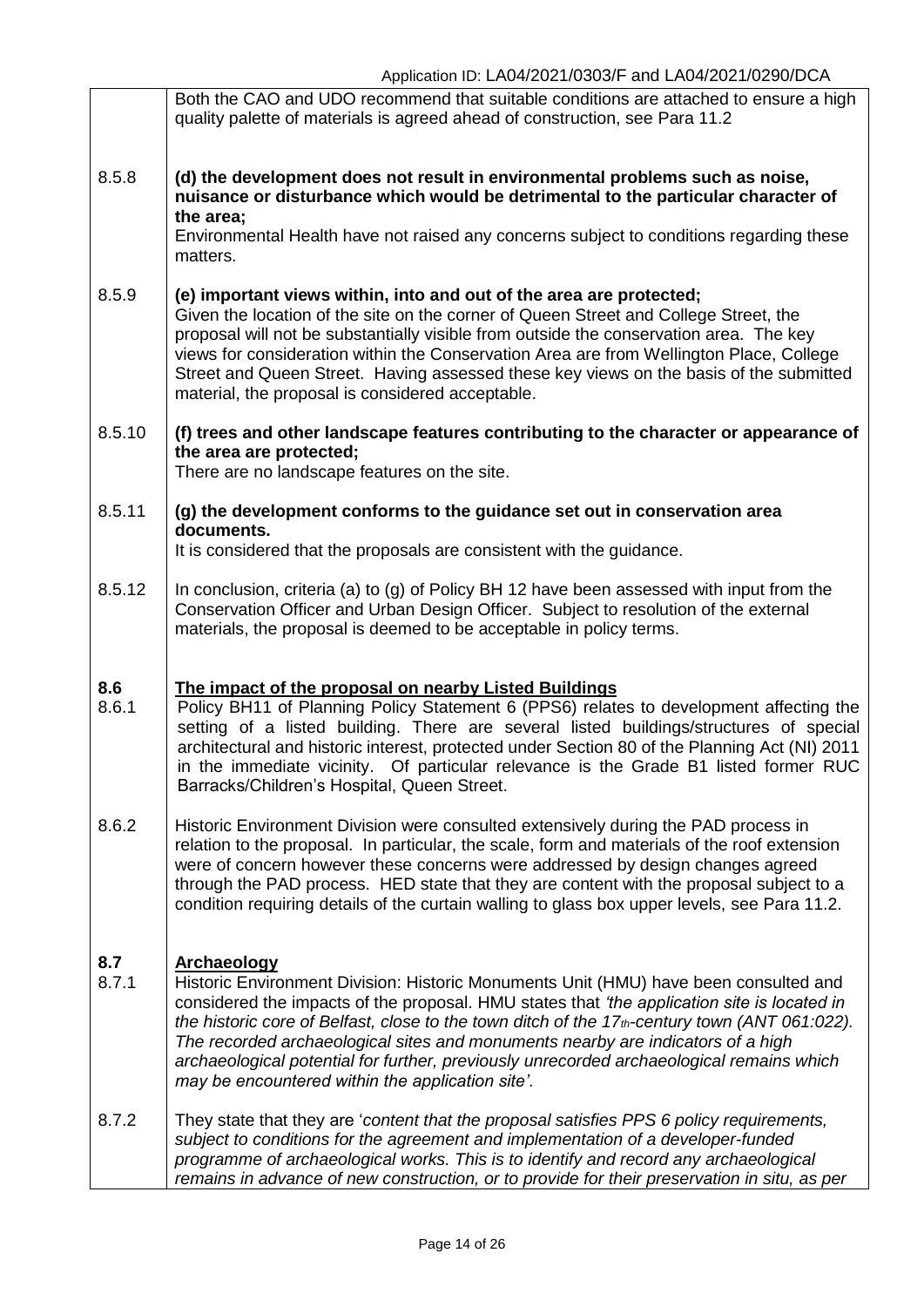|              | Policy BH 4 of PPS 6. The archaeological programme of works should include a historic<br>building survey of numbers 31-33 Queen Street and provisions to monitor the demolition of<br>these buildings.' See Para 11.7 for this condition.                                                                                                                                                                                                                                                                                                                                                                                                                                                                                                                                                                                                                                                                                                                                                                                                                                                                                                                                                                   |
|--------------|-------------------------------------------------------------------------------------------------------------------------------------------------------------------------------------------------------------------------------------------------------------------------------------------------------------------------------------------------------------------------------------------------------------------------------------------------------------------------------------------------------------------------------------------------------------------------------------------------------------------------------------------------------------------------------------------------------------------------------------------------------------------------------------------------------------------------------------------------------------------------------------------------------------------------------------------------------------------------------------------------------------------------------------------------------------------------------------------------------------------------------------------------------------------------------------------------------------|
| 8.8<br>8.8.1 | <b>Scale, Massing, Height and Design</b><br>There was a previous Pre-Application Discussion (PAD) for this office scheme on this site.<br>Written feedback was provided regarding key aspects of the scheme and amendments were<br>requested and the current scheme follows extensive negotiations with officers.                                                                                                                                                                                                                                                                                                                                                                                                                                                                                                                                                                                                                                                                                                                                                                                                                                                                                           |
| 8.8.2        | 5-storey rebuild (31-33 Queen Street) - The Urban Design Officer notes that the 'upper<br>height of this building sits below the shoulder height of the retained warehouse and is in<br>general conformity with datum lines along the street. It is considered that the five-storey infill<br>will sit comfortably with both the retained warehouse to the south and the Craftworld building<br>to the north, providing an appropriate transitional element between both'.                                                                                                                                                                                                                                                                                                                                                                                                                                                                                                                                                                                                                                                                                                                                  |
| 8.8.3        | 2-storey rooftop extension (35-39 Queen Street) – The rooftop extension was the subject of<br>extensive negotiation during the PAD process and as a result, the form, scale and materials<br>were amended. The submitted proposal is described by the UDO as covering 'large<br>proportion of the retained buildings and extends in part across a section of the new five<br>storey infill building. Both floors extend fully to the rear building line along College Court but<br>have been setback off both the Queen Street and College Street elevations along which<br>they incorporate curved profiles' and goes on to summarise that 'deeper setbacks have been<br>applied along the northern and eastern elevations to address views north and south along<br>Queen Street, particularly those that could have had implications with respect to the setting<br>of the listed former police station. The dynamic curved profile will also in my view help to<br>add visual interest in what is an unashamedly contemporary yet considered addition to the<br>historic warehouse building and will create an interesting juxtaposition of old and new at this<br>visually prominent corner location'. |
| 8.9<br>8.9.1 | <b>Detailed design</b><br>During PAD discussions, a number of key elements were discussed such as the importance<br>of reflecting surrounding historic buildings via proportions and articulation, window reveal<br>depths, the use of blind windows, the ground floor proportions and detailed materials.                                                                                                                                                                                                                                                                                                                                                                                                                                                                                                                                                                                                                                                                                                                                                                                                                                                                                                  |
| 8.9.2        | The Urban Design Officer summarises that he considers 'that the general articulation of the<br>infill element, GF configuration and upper rooftop addition alongside the proposed palette<br>of materials will result in a scheme that complements both the retained buildings and wider<br>streetscene. The mottled grey brick of the infill element will provide a fresh and<br>contemporary look and a degree of contrast with the more traditional red brick of the<br>adjacent warehouse while reflecting the lighter tone of the 'Craftworld' building to the north'.                                                                                                                                                                                                                                                                                                                                                                                                                                                                                                                                                                                                                                 |
| 8.9.3        | Ground floor animation was an important consideration due to the prominent location within<br>the conservation area and officers welcome the reintroduction of an active ground floor<br>versus the dead frontage of the existing bingo hall. The use of glazing and intended use as<br>a café will re-enliven this corner site.                                                                                                                                                                                                                                                                                                                                                                                                                                                                                                                                                                                                                                                                                                                                                                                                                                                                            |
| 8.9.4        | As the Conservation Officer and HED also requested, the UDO requests that a condition is<br>included to ensure the Council's approval of materials prior to the commencement of works,<br>see Para 11.2.                                                                                                                                                                                                                                                                                                                                                                                                                                                                                                                                                                                                                                                                                                                                                                                                                                                                                                                                                                                                    |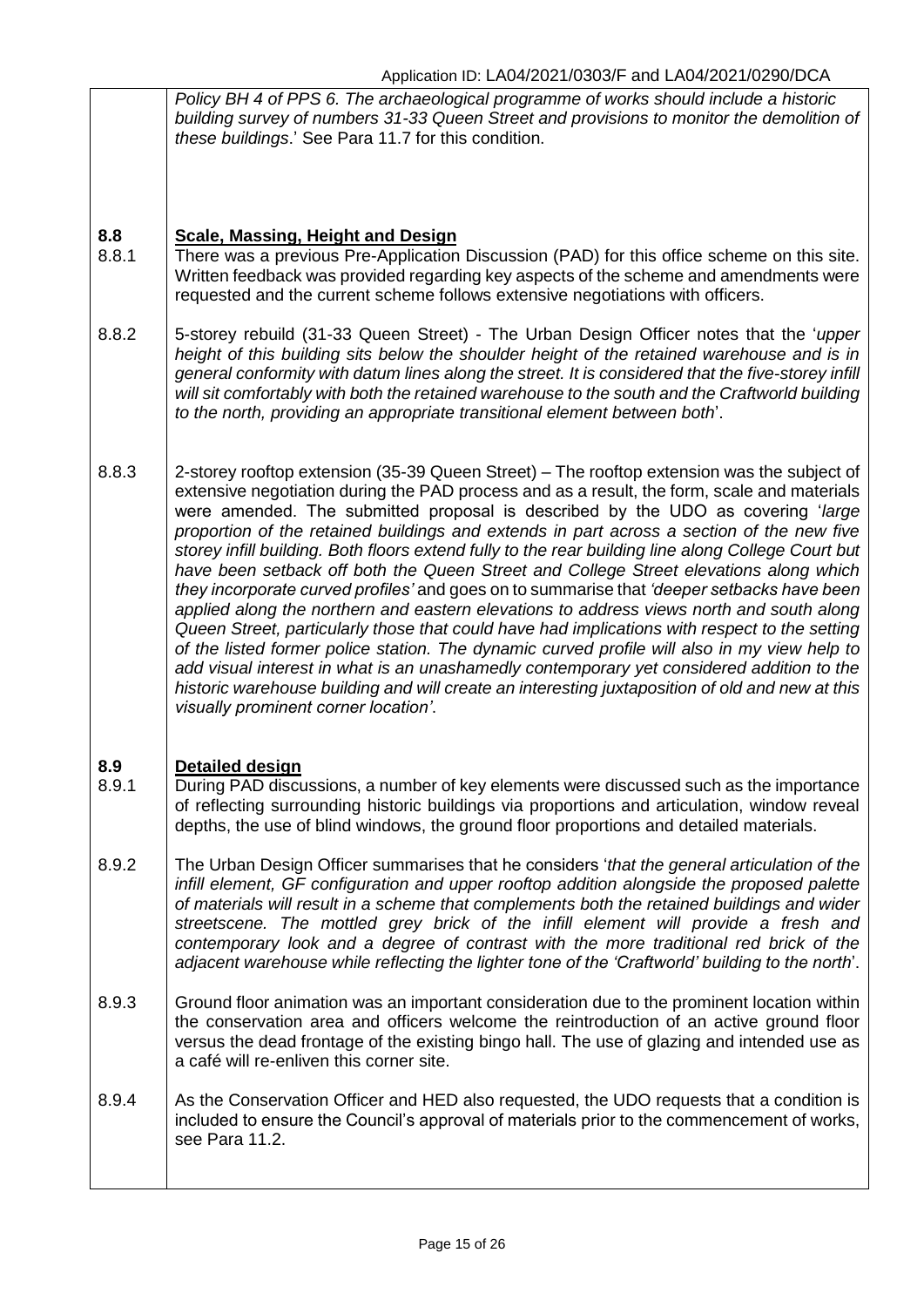| 8.10<br>8.10.1 | <b>Ecology</b><br>NIEA were consulted and had no objections. The agent submitted a Bat Survey which found<br>that bat activity around the building was very low and no roosting sites were identified. The<br>survey however did identify a large number of bird nests within the structure of the building<br>and NIEA note that all birds including feral pigeons are protected under Schedule 4 of the<br>Wildlife (NI) Order 1985. NIEA recommended a condition regarding the management of the<br>feral pigeon problem being undertaken by a professional pest controller under Wildlife<br>legislation however this would be outside the remit of the Planning Act and therefore will be<br>included as an informative. |
|----------------|-------------------------------------------------------------------------------------------------------------------------------------------------------------------------------------------------------------------------------------------------------------------------------------------------------------------------------------------------------------------------------------------------------------------------------------------------------------------------------------------------------------------------------------------------------------------------------------------------------------------------------------------------------------------------------------------------------------------------------|
| 8.11<br>8.11.1 | <b>Traffic, Movement and Parking</b><br>The proposal has been assessed against PPS 3 and PPS13. In assessing the proposal<br>Dfl Roads considered the Transport Assessment Form and a Travel Plan.                                                                                                                                                                                                                                                                                                                                                                                                                                                                                                                            |
| 8.11.2         | There is zero parking provision within the scheme – and indeed the layout of the site and<br>retention of historic buildings coupled with the need to provide active frontage precludes<br>the provision of parking. The submitted Travel Plan however outlines the sustainable<br>location of the proposal within an area of parking restraint and discusses the opportunities<br>for public transport, access by bicycle and on foot as well as the strategic aim of reducing<br>private car use.                                                                                                                                                                                                                           |
| 8.11.3         | Dfl Roads have no objections subject to conditions regarding cycle parking and<br>compliance with the Service Management Plan and Travel Plan.                                                                                                                                                                                                                                                                                                                                                                                                                                                                                                                                                                                |
| 8.12<br>8.12.1 | <b>Contaminated Land</b><br>The application is supported by a Phase 1 contaminated land report. The Environmental<br>Health Service and NIEA Air, Land and Soil has reviewed the Phase 1 report and both note<br>that a Phase 2 risk assessment report is required. Environmental Health have provided<br>conditions to require the submission of same prior to construction and NIEA have confirmed<br>by email that they too will provide conditions.                                                                                                                                                                                                                                                                       |
| 8.13<br>8.13.1 | <b>Noise and Odour</b><br>A Noise and Odour Impact Assessment was submitted in support of the application. BCC:<br>EH has no objections and has provided conditions with regards to:<br>- the requirement for a proprietary odour abatement system<br>- maintenance of the extraction and ventilation system<br>- provision of a 1.5m barrier screen around the air conditioning units<br>- control of commercial vehicles to and from the development between 07.00 and 23.00<br>- maximum noise standards for plant and machinery<br>- restriction of entertainment and live music within the proposed restaurant/café                                                                                                      |
| 8.14<br>8.14.1 | <b>Air Quality</b><br>Environmental Health have assessed the submitted details and recommend a condition for<br>an Air Quality Assessment in the case that any centralised combustion sources are used.<br>A condition has also been recommended which requires the submission of a Dust<br>Management Plan prior to the commencement of works.                                                                                                                                                                                                                                                                                                                                                                               |
| 8.15<br>8.15.1 | <b>Site Drainage and Flooding</b><br>The proposal is supported by a Drainage Assessment. Rivers Agency has advised that<br>Policies FLD 1, 2, 4 and 5 of the Revised PPS15 - 'Development in Fluvial (River) and<br>Coastal Flood Plains' do not apply. They have requested further information in the form of                                                                                                                                                                                                                                                                                                                                                                                                                |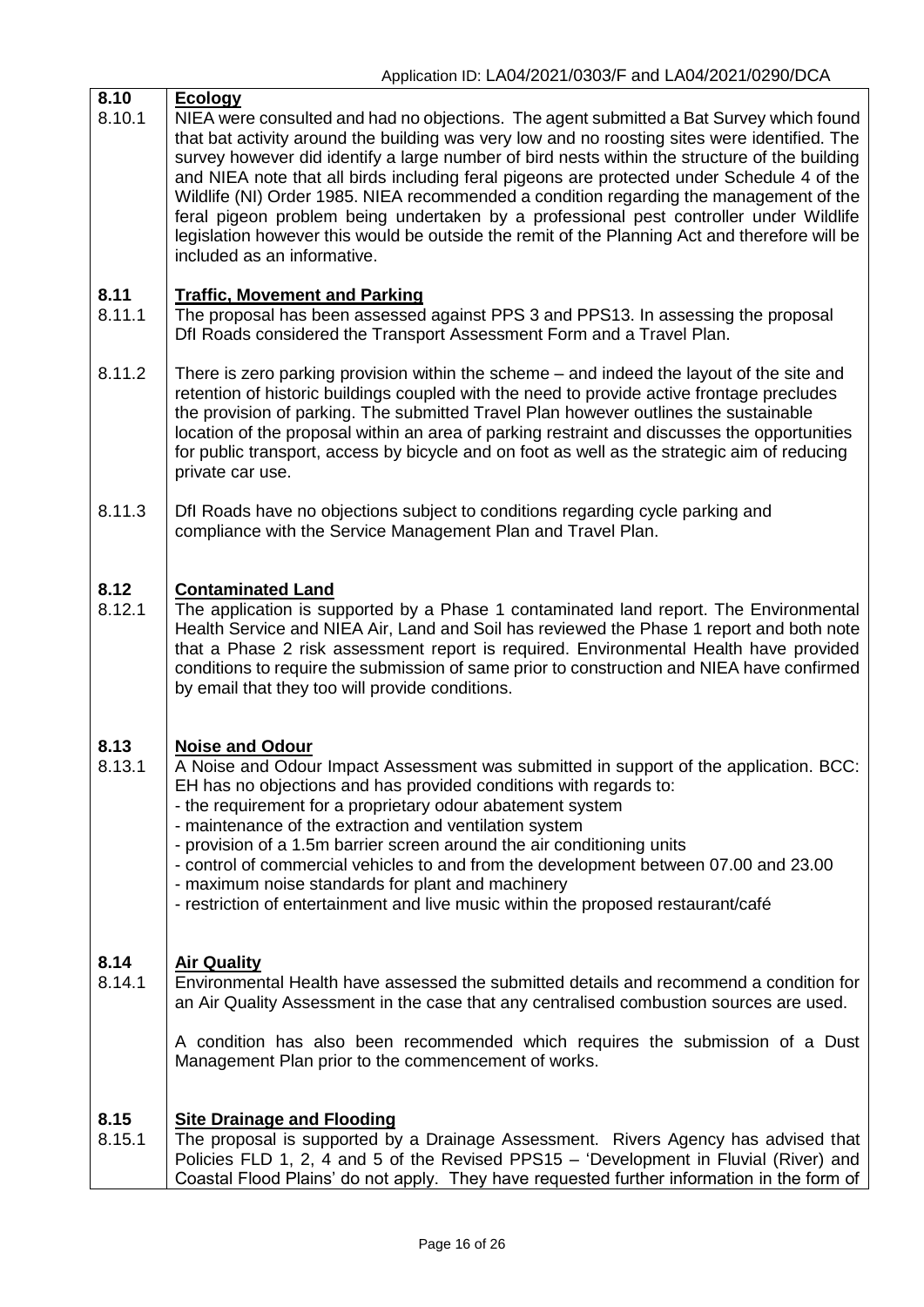a PDE response from NI Water consenting to discharge to their system. Delegated authority is sought to resolve this matter.

8.15.2 NIW were consulted and advised that NI Water Limited confirmed that waste water treatment capacity is not available at present for the proposed development and advised that if the applicant wishes to proceed they should contact NIW to discuss alternative interim options such as a temporary wastewater facility at the developer's own expense; this would not be adopted by NIW in the future. NI Water have confirmed that they have a programme for WWTW improvements which will increase capacity over the coming years. This includes two new sludge processing tanks for Belfast and subsequent improvements to the city's six existing sludge processing tanks. These works are estimated to be completed within 2.5 years – well within the five-year lifespan of planning permission were it to be granted. Moreover, NI Water makes allowance for existing significant committed development across the city including extant planning permissions. Such development will not all come forward at once which means in practical terms it would be unreasonable to withhold planning permission in relation to these issues. In light of the NI Water response the agent has advised that they would be agreeable to the use of a negative planning condition to require full details of the how foul/wastewater is to be disposed of prior to commencement of the development. As this matter can be addressed by a suitably worded planning condition (see Para 11.20), this issue is not considered to be a refusal reason.

#### **8.16 The impact on the amenity of adjacent land users**

8.16.1 It is considered that the proposal would not result in any unacceptable overlooking, loss of light, overshadowing, loss of outlook or other harmful impacts on adjacent land users.

#### **8.17 Pre-Community Consultation**

- 8.17.1 For applications that fall within the major category as prescribed in the Development Management Regulations, Section 27 of the Planning Act (NI) 2011 places a statutory duty on applicants for planning permission to consult the community in advance of submitting an application.
- 8.17.2 Section 27 also requires that a prospective applicant, prior to submitting a major application must give notice, known as a 'Proposal of Application Notice' (PAN) that an application for planning permission for the development is to be submitted. LA04/2019/2932/PAN was submitted to the Council on 12 December 2019 and was deemed to be acceptable on 19 December 2019.
- 8.17.3 Where pre-application community consultation has been required and a PAN has been submitted at least 12 weeks in advance of the application being submitted, the applicant must prepare a pre-application community consultation report (PACC) to accompany the planning application. A PACC Report has been submitted in support of this application which includes details of the public event, email consultations and newspaper advertising. Concerns were raised regarding the height of the proposal and the overall height was subsequently reduced through the PAD process. Other comments were generally welcoming of the proposal.
- 8.17.4 It is considered that the PACC Report submitted has demonstrated that the applicant has carried out their duty under Section 27 of the Planning Act (NI) 2011 to consult the community in advance of submitting an application.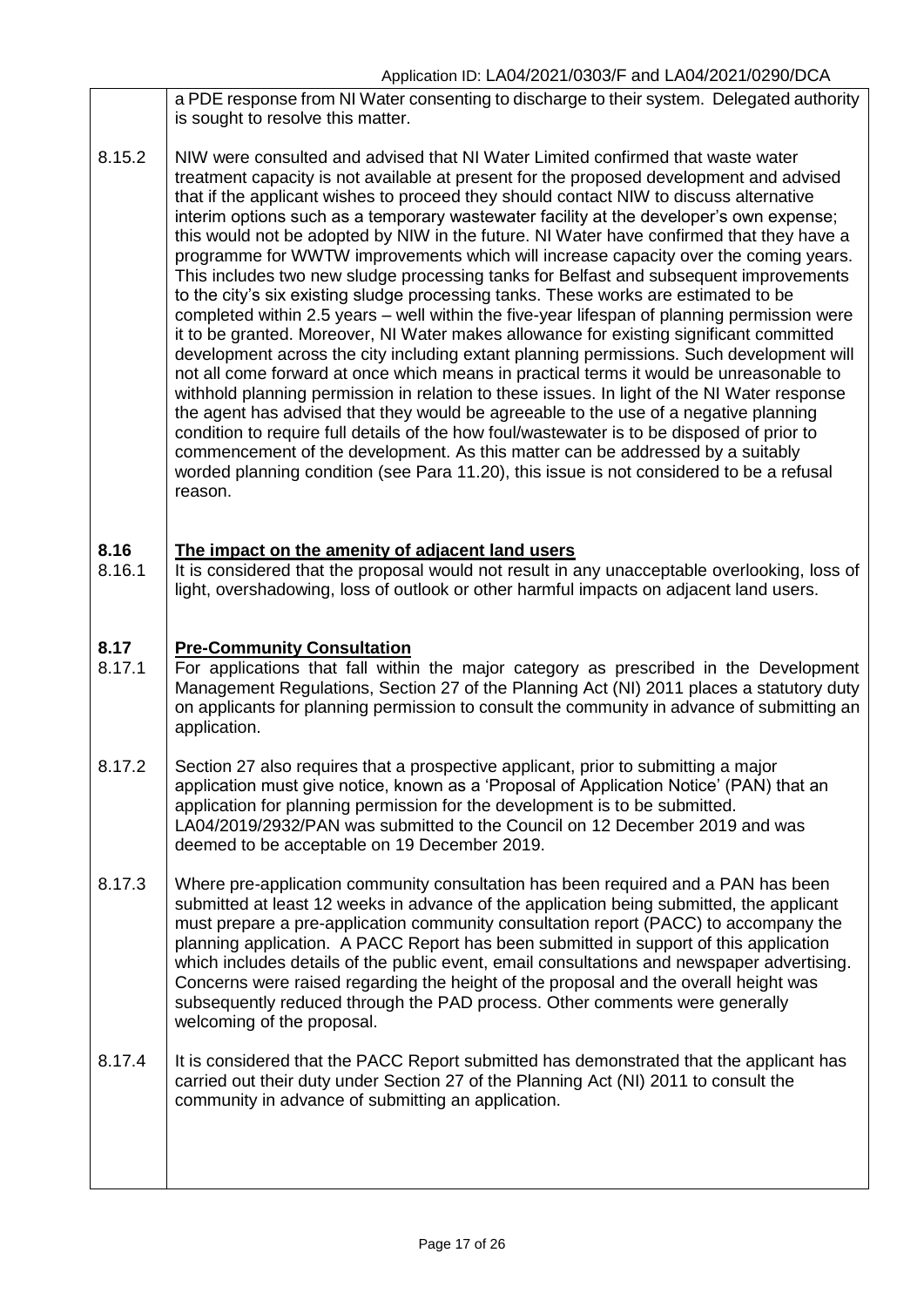| 8.18<br>8.18.1 | <b>Developer Contributions</b><br>Para 5.69 of the SPPS states that "Planning authorities can require developers to bear the<br>costs of work required to facilitate their development proposals".                                                                                                                                                                                                                                                                                                                                                                                                              |
|----------------|-----------------------------------------------------------------------------------------------------------------------------------------------------------------------------------------------------------------------------------------------------------------------------------------------------------------------------------------------------------------------------------------------------------------------------------------------------------------------------------------------------------------------------------------------------------------------------------------------------------------|
| 8.18.2         | The Developer Contributions Framework published by Belfast City Council in January<br>2020 sets out the circumstances whereby mitigation or management of the impacts of new<br>development is required.                                                                                                                                                                                                                                                                                                                                                                                                        |
| 8.18.3         | The Economic Unit assessed the information provided by the applicant and have<br>requested that a Section 76 clause regarding employability and skills be included. This<br>clause will require an employability and skills plan to be submitted to the Council to detail<br>mitigations and interventions that will be put in place to ensure the viability of the<br>development relating to employability and skills.                                                                                                                                                                                        |
| 8.18.4         | No other developer contributions were necessary to facilitate the proposals.                                                                                                                                                                                                                                                                                                                                                                                                                                                                                                                                    |
| 8.19<br>8.19.1 | <b>Economic Principles and impacts of the Proposal</b><br>Paragraphs 4.18 and 4.22 of the SPPS state that planning authorities should take a positive<br>approach to appropriate economic development proposals and pro-actively support and<br>enable growth generating activities.<br>The application was supported by an Employability and Skills Assessment (ESA) which was<br>considered by the Council's Economic Development team. The ESA estimates that the<br>proposal will generate 250 direct construction jobs. Once operational, it is envisaged that<br>710 people will be employed on the site. |
| 8.19.2         | As detailed in Para 8.19.3, a clause will be included in the Section 76 to ensure the<br>viability of the development relating to employability and skills.                                                                                                                                                                                                                                                                                                                                                                                                                                                     |
| 8.19.3         | The City Regeneration and Development Team welcomes the car free nature of the<br>development and overall 'supports the proposal as it is broadly in line with the relevant<br><b>BCCRIS core policies and INW Masterplan Objectives'.</b>                                                                                                                                                                                                                                                                                                                                                                      |
| 8.20<br>8.20.1 | <b>Conclusion</b><br>The proposal will have a positive impact on the character and appearance of the area,<br>landscape, traffic, surrounding land-uses and wider environment. It is considered that the<br>proposal would result in wider economic benefits and job creation opportunities.                                                                                                                                                                                                                                                                                                                    |
| 8.20.2         | Having regard to the Development Plan and relevant material considerations, including the<br>previous planning permission for a tall office building on the site, the proposal is<br>considered acceptable and planning permission is recommended subject to conditions and<br>the applicant entering into a Section 76 Planning Agreement.                                                                                                                                                                                                                                                                     |
| 10.0           | <b>Summary of Recommendation:</b>                                                                                                                                                                                                                                                                                                                                                                                                                                                                                                                                                                               |
| 10.1           | It is recommended to grant conditional planning permission subject conditions and a Section<br>76 planning agreement. It is requested that delegated authority is given to the Director of<br>Planning and Building Control to finalise the wording of conditions and complete the Section<br>76.                                                                                                                                                                                                                                                                                                               |
|                |                                                                                                                                                                                                                                                                                                                                                                                                                                                                                                                                                                                                                 |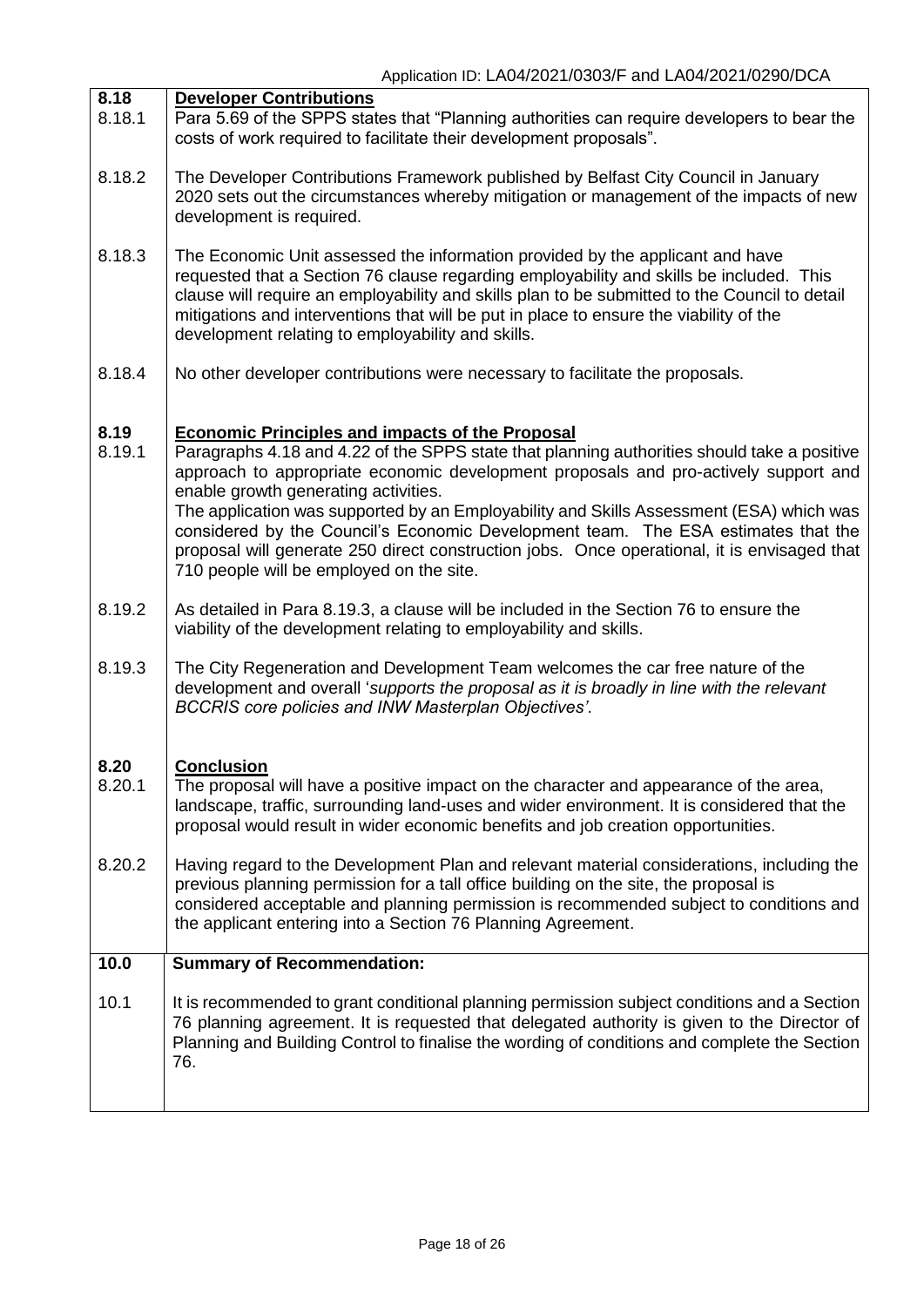| 11.0 | Conditions (final wording to be delegated to the Director of Planning and Building<br>Control)                                                                                                                                                                                                                                                                                                                      |
|------|---------------------------------------------------------------------------------------------------------------------------------------------------------------------------------------------------------------------------------------------------------------------------------------------------------------------------------------------------------------------------------------------------------------------|
| 11.1 | The development hereby permitted shall be begun before the expiration of 5 years from<br>the date of this permission.                                                                                                                                                                                                                                                                                               |
|      | Reason: As required by Section 61 of the Planning Act (Northern Ireland) 2011.                                                                                                                                                                                                                                                                                                                                      |
| 11.2 | Notwithstanding the submitted details, the following elements of the approved scheme<br>shall not be constructed, installed, implemented or carried out unless in accordance with<br>further details and samples which must be first submitted to and approved in writing by the<br>Council:<br>1. Brick<br>2. Cladding                                                                                             |
|      | 3. Windows<br>4. Rainwater goods                                                                                                                                                                                                                                                                                                                                                                                    |
|      | 5. Roofing materials<br>6. Barrier screen referenced in Condition 11.10<br>6. Details of curtain walling to glass box upper levels including capping type, detail of<br>Mesh fin type and vertical detail through 'horizontals'                                                                                                                                                                                     |
|      | The works must be implemented and permanently retained in accordance with the details<br>so approved. A sample of each material shall be retained on site until the project is<br>complete.                                                                                                                                                                                                                         |
|      | Reason: To ensure the material finish and detailing is sympathetic to the Conservation<br>Area and the setting of nearby listed buildings.                                                                                                                                                                                                                                                                          |
| 11.3 | The development shall not become operational unless weather protected cycle parking has<br>been fully provided in accordance with the approved plans. The approved cycle parking<br>must be permanently maintained.                                                                                                                                                                                                 |
|      | Reason: To ensure acceptable cycle parking facilities on the site and to encourage<br>alternative modes of transport to the private car.                                                                                                                                                                                                                                                                            |
| 11.4 | All redundant accesses from the site to the public road shall be permanently closed off and<br>the footpath reinstated to the satisfaction of the Department for Infrastructure.                                                                                                                                                                                                                                    |
|      | Reason: In order to minimise the number of access points on to the public road in the<br>interests of road safety and the convenience of road users.                                                                                                                                                                                                                                                                |
| 11.5 | The development shall operate in accordance with the Service Management Plan.                                                                                                                                                                                                                                                                                                                                       |
|      | Reason: In the interests of road safety and the convenience of road users.                                                                                                                                                                                                                                                                                                                                          |
| 11.6 | The development shall operate in accordance with the Travel Plan.                                                                                                                                                                                                                                                                                                                                                   |
|      | Reason: To encourage alternative modes of transport to the private car.                                                                                                                                                                                                                                                                                                                                             |
| 11.7 | No site works of any nature or development shall commence unless a programme of<br>archaeological work (POW) has been prepared by a qualified archaeologist, submitted to<br>and approved in writing by the Council in consultation with Historic Environment Division,<br>Department for Communities. The POW shall provide for:<br>• The identification and evaluation of archaeological remains within the site; |
|      | • Mitigation of the impacts of development through licensed excavation recording or by<br>preservation of remains in-situ;                                                                                                                                                                                                                                                                                          |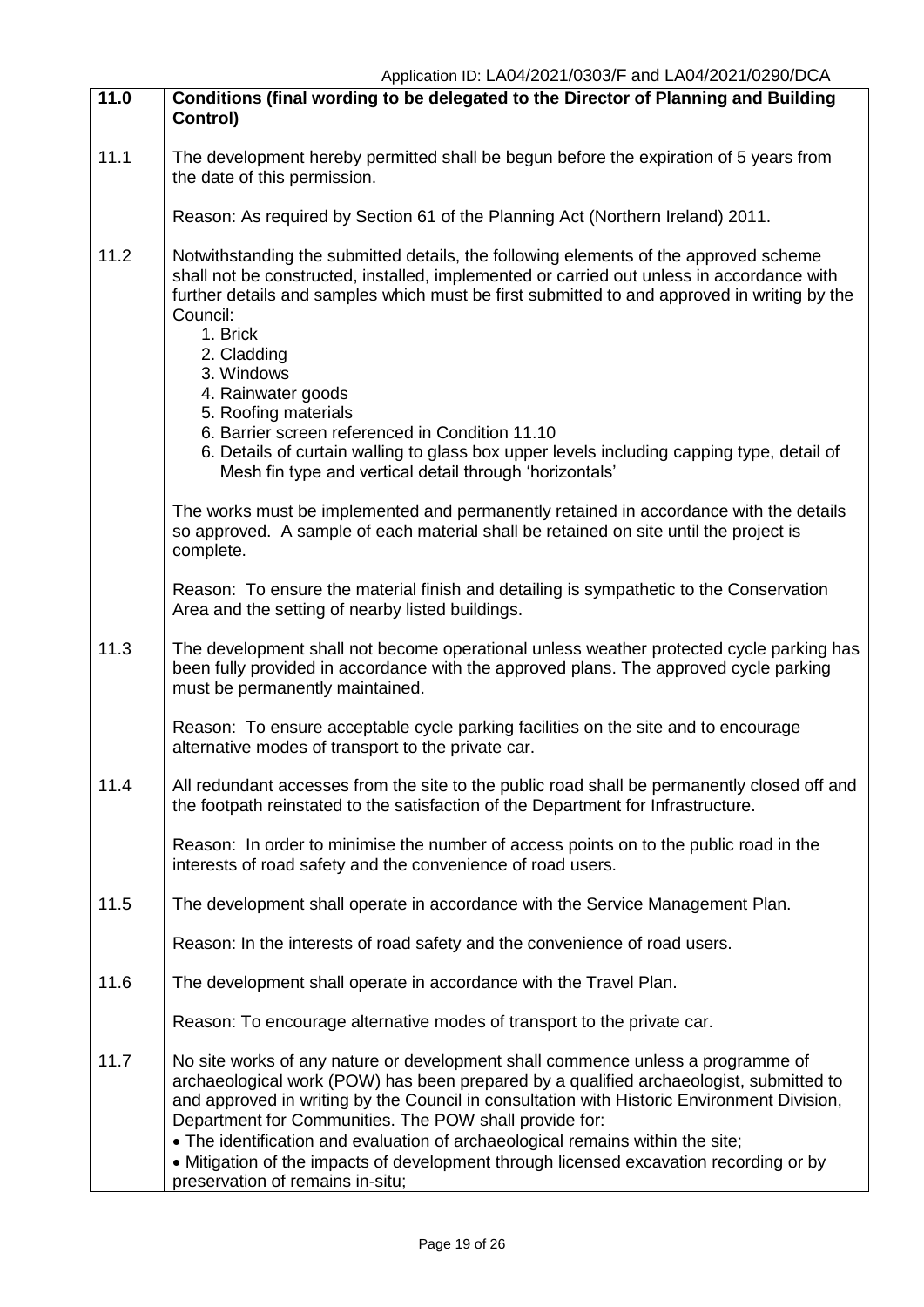|       | • Post-excavation analysis sufficient to prepare an archaeological report, to publication<br>standard if necessary; and<br>• Preparation of the digital, documentary and material archive for deposition.                                                                                                                                                                                                                                                                                                                                                                                                                                                                                                                                                                                                                                  |
|-------|--------------------------------------------------------------------------------------------------------------------------------------------------------------------------------------------------------------------------------------------------------------------------------------------------------------------------------------------------------------------------------------------------------------------------------------------------------------------------------------------------------------------------------------------------------------------------------------------------------------------------------------------------------------------------------------------------------------------------------------------------------------------------------------------------------------------------------------------|
|       |                                                                                                                                                                                                                                                                                                                                                                                                                                                                                                                                                                                                                                                                                                                                                                                                                                            |
|       | All construction thereafter must be in accordance with the approved POW.                                                                                                                                                                                                                                                                                                                                                                                                                                                                                                                                                                                                                                                                                                                                                                   |
|       | Reason: to ensure that archaeological remains within the application site are properly<br>identified and protected or appropriately recorded.                                                                                                                                                                                                                                                                                                                                                                                                                                                                                                                                                                                                                                                                                              |
| 11.8  | No development shall commence on site until details of wastewater disposal have been<br>submitted to and approved in writing by the Council. The development shall not be carried<br>out unless in accordance with the approved details.                                                                                                                                                                                                                                                                                                                                                                                                                                                                                                                                                                                                   |
|       | Reason: To ensure appropriate foul drainage of the site.                                                                                                                                                                                                                                                                                                                                                                                                                                                                                                                                                                                                                                                                                                                                                                                   |
| 11.9  | Prior to the operation of the development hereby permitted, a proprietary odour abatement<br>system shall be installed to suppress and disperse odours created from cooking operations<br>on the premises. The outlet from any extract ventilation ducting shall terminate at a height<br>of not less than 1 metre above the eaves height of the main building at 10-15 m/s and it<br>should be directed away from nearby properties in accordance with the submitted Layde<br>Consulting report entitled 'Noise and Odour Impact Assessment Partial demolition and<br>redevelopment and partial refurbishment and change of use of a building at 35-39 Queen<br>Street and demolition and redevelopment of site at 31-33 Queen Street to provide ground<br>floor restaurant/café and A2/B1 offices' dated January 2021 referenced P470/1. |
|       | The extraction and ventilation system must be cleaned and maintained in accordance with<br>manufacturer's instructions to ensure compliance with the aforementioned report.                                                                                                                                                                                                                                                                                                                                                                                                                                                                                                                                                                                                                                                                |
|       | Reason: Protection of amenity from odour impacts.                                                                                                                                                                                                                                                                                                                                                                                                                                                                                                                                                                                                                                                                                                                                                                                          |
| 11.10 | Prior to the operation of the development hereby permitted, a 1.5m barrier screen shall be<br>installed around the two banks of air conditioning units on the rooftop area, in accordance<br>with the submitted Layde Consulting report entitled 'Noise and Odour Impact Assessment<br>Partial demolition and redevelopment and partial refurbishment and change of use of a<br>building at 35-39 Queen Street and demolition and redevelopment of site at 31-33 Queen<br>Street to provide ground floor restaurant/café and A2/B1 offices January 2021 P470/1'.                                                                                                                                                                                                                                                                           |
|       | The screen shall be constructed in accordance with the approved details under Condition<br>11.2 and permanently maintained.                                                                                                                                                                                                                                                                                                                                                                                                                                                                                                                                                                                                                                                                                                                |
|       | Protection of amenity from odour impacts.                                                                                                                                                                                                                                                                                                                                                                                                                                                                                                                                                                                                                                                                                                                                                                                                  |
| 11.11 | No commercial deliveries or collections associated with the development shall be made<br>between the hours of 23.00 and 07.00hrs.                                                                                                                                                                                                                                                                                                                                                                                                                                                                                                                                                                                                                                                                                                          |
|       | Reason: Protection of amenity of nearby residential receptors.                                                                                                                                                                                                                                                                                                                                                                                                                                                                                                                                                                                                                                                                                                                                                                             |
| 11.12 | Prior to the operation of the development hereby permitted, all external plant shall be<br>selected, designed and installed so as to achieve a combined rating level (LAr,T) no<br>greater than the representative (daytime and night time background sound level (dBLA90)<br>when measured or determined at the façade of the nearest noise sensitive premises in<br>accordance with BS 4142:2014+A1:2019.                                                                                                                                                                                                                                                                                                                                                                                                                                |
| 11.13 | The permanent operation of said equipment must not exceed these levels.<br>Reason: Protection of amenity of nearby residential receptors.                                                                                                                                                                                                                                                                                                                                                                                                                                                                                                                                                                                                                                                                                                  |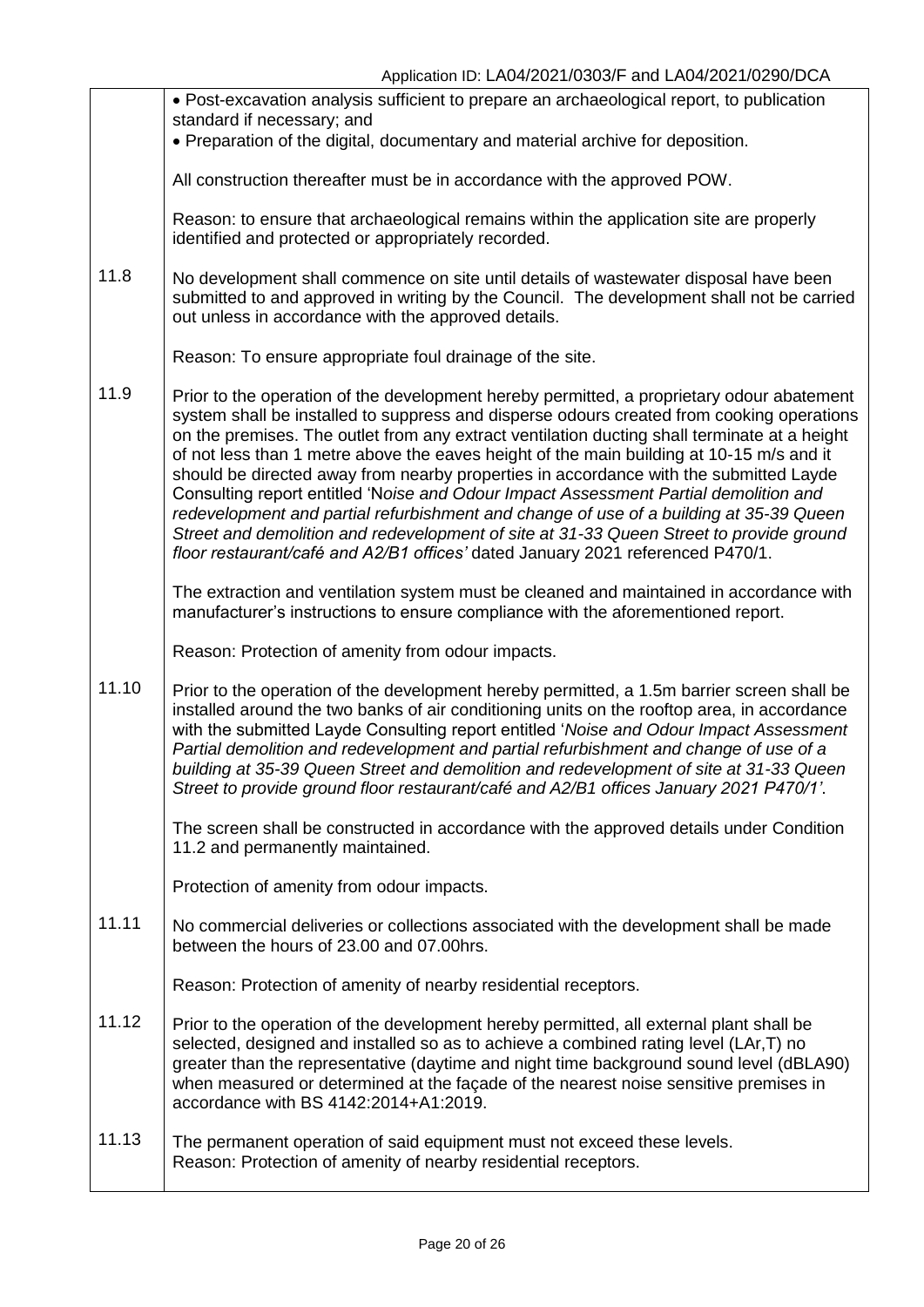| 11.14 | No entertainment or live music is permitted in the restaurant/café within the proposed<br>development.                                                                                                                                                                                                                                                                                                                                                                                                                                                                                                                                                                                                                                                           |
|-------|------------------------------------------------------------------------------------------------------------------------------------------------------------------------------------------------------------------------------------------------------------------------------------------------------------------------------------------------------------------------------------------------------------------------------------------------------------------------------------------------------------------------------------------------------------------------------------------------------------------------------------------------------------------------------------------------------------------------------------------------------------------|
|       | Reason: Protection of amenity of nearby residential receptors.                                                                                                                                                                                                                                                                                                                                                                                                                                                                                                                                                                                                                                                                                                   |
| 11.15 | In the event that any centralised combustion sources (boilers/CHP, biomass), where the<br>single or combined NO <sub>x</sub> emission rate is more than 5mg/sec are proposed as part of this<br>development and prior to operation of the development, an Air Quality Impact Assessment<br>shall be carried out and submitted to the Council for approval. The assessment shall<br>demonstrate that there will be no adverse impact on human health due to emissions and<br>shall operate permanently in accordance with the approved details.                                                                                                                                                                                                                   |
|       | Reason: The protection of human health                                                                                                                                                                                                                                                                                                                                                                                                                                                                                                                                                                                                                                                                                                                           |
| 11.16 | No works or development shall commence unless a Dust Management Plan has been<br>submitted to and approved in writing by the Council. The Plan shall be prepared in<br>accordance with Guidance on the Assessment of Dust from Demolition and Construction<br>(Institute of Air Quality Management, 2014).                                                                                                                                                                                                                                                                                                                                                                                                                                                       |
|       | All development works thereafter must be in accordance with the approved Dust<br>Management Plan.                                                                                                                                                                                                                                                                                                                                                                                                                                                                                                                                                                                                                                                                |
|       | Reason: In the interests of human health and amenity.                                                                                                                                                                                                                                                                                                                                                                                                                                                                                                                                                                                                                                                                                                            |
| 11.17 | Following site clearance works and prior to commencement of the erection of the<br>development hereby approved, a Contaminated Land Risk Assessment shall be submitted<br>in writing to and approved by the Council. The Quantitative Risk Assessment should<br>consider the information presented in the O'Sullivan Macfarlane Ltd report entitled 'O'Toole<br>and Starkey, Redevelopment, Partial Refurbishment and Change of Use of Building, 35-39<br>Queen Street Belfast and Demolition and Redevelopment of site 31-33 Queen Street<br>Belfast, P768 Phase 1 Preliminary Risk Assessment (PRA)' (dated 19th November 2020).<br>The Quantitative Risk Assessment must be conducted in accordance with Environment<br>Agency guidance and must incorporate: |
|       | - A detailed site investigation in line with BS 10175:2011+A2:2017. Any ground gas<br>investigations should be conducted in line with BS 8576:2013 and BS<br>8485:2015+A1:2019.                                                                                                                                                                                                                                                                                                                                                                                                                                                                                                                                                                                  |
|       | - A satisfactory assessment of the risks (including a Revised Conceptual Site Model),<br>conducted in accordance with Environment Agency guidance. Risks associated with<br>ground gases should be assessed under the methodology outlined in<br>BS8485:2015+A1:2019 and CIRIA C665.                                                                                                                                                                                                                                                                                                                                                                                                                                                                             |
|       | Based on the outcome of this risk assessment, a Remediation Strategy may be required. If<br>necessary, this Strategy must demonstrate how the identified contaminant linkages are to<br>be demonstrably broken and no longer pose a potential risk to human health. It must also<br>detail how the proposed remedial works are to be verified. If required, the Remediation<br>Strategy must be in accordance with Environment Agency guidance, British Standards and<br>CIRIA industry guidance.                                                                                                                                                                                                                                                                |
|       | All construction thereafter must be in accordance with the approved Remediation Strategy.                                                                                                                                                                                                                                                                                                                                                                                                                                                                                                                                                                                                                                                                        |
|       | Reason: Protection of human health.                                                                                                                                                                                                                                                                                                                                                                                                                                                                                                                                                                                                                                                                                                                              |
| 11.18 | In the event that a Remediation Strategy is required, prior to occupation of the<br>development a Verification Report shall be submitted to and agreed in writing by the<br>Council, in order to demonstrate that any required remedial measures have been                                                                                                                                                                                                                                                                                                                                                                                                                                                                                                       |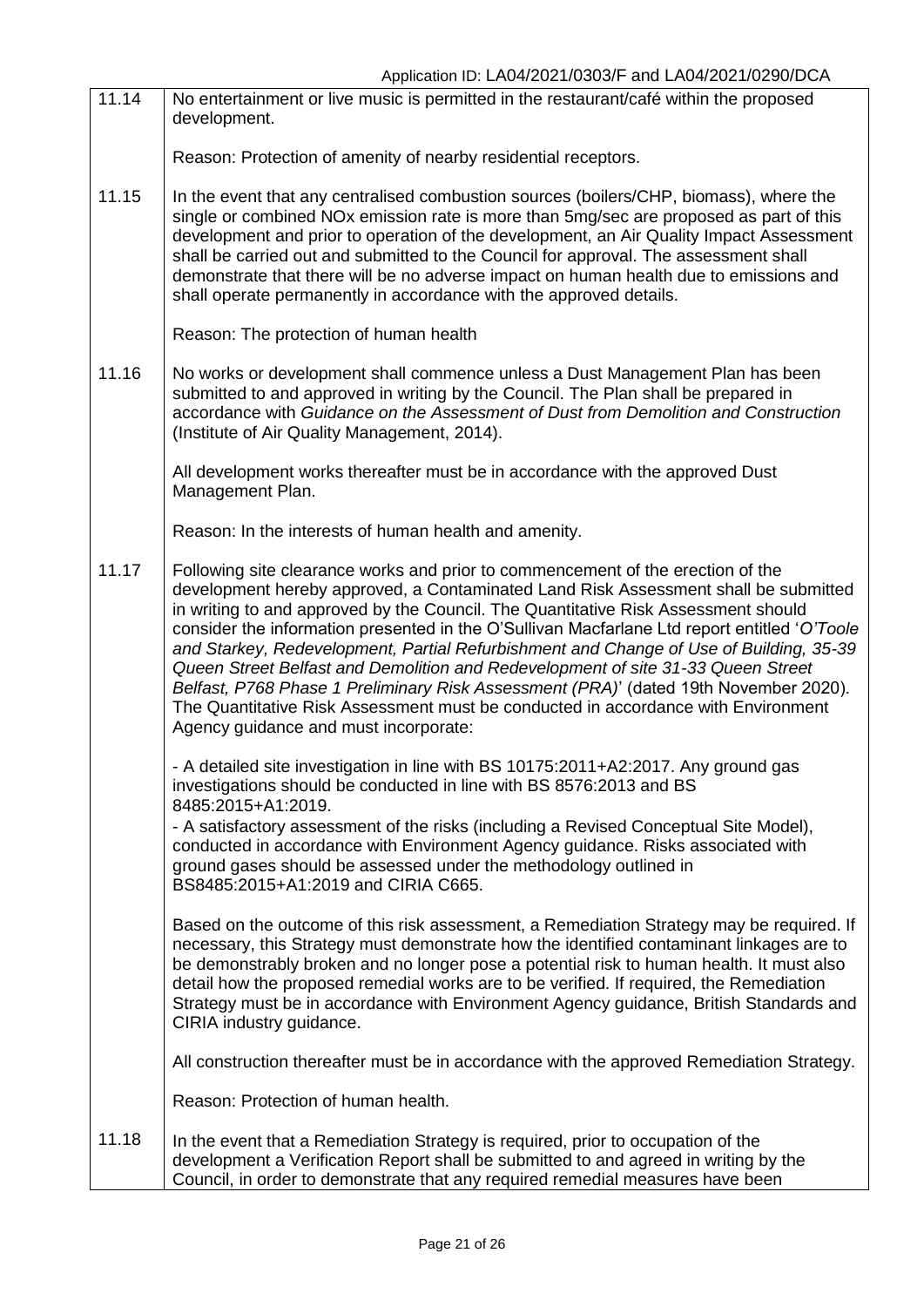incorporated within the proposal. The Verification Report must be in accordance with Environment Agency guidance, British Standards and CIRIA industry guidance. It must demonstrate that the mitigation measures outlined in the agreed Remediation Strategy have been implemented and have broken the relevant contaminant linkages and that the site no longer poses a potential risk to human health.

Reason: Protection of human health.

11.19 If during the development works, new contamination or risks are encountered which have not previously been identified, works shall cease and the Council shall be notified immediately. This new contamination shall be fully investigated in accordance with best practice. In the event of unacceptable risks being identified, a Remediation Strategy and subsequent Verification Report shall be agreed with the Council in writing, prior to the development being occupied. If required, the Verification Report shall be completed by competent persons in accordance with best practice and must demonstrate that the remediation measures have been implemented and that the site is now fit for end-use.

Reason: Protection of human health.

11.20 No development shall commence on site until details of wastewater disposal have been submitted to and approved in writing by the Council. The development shall not be carried out unless in accordance with the approved details.

Reason: To ensure appropriate foul drainage of the site.

| <b>ANNEX</b>                                                                                                                                                                                                                                                                                                                                                                                                                                                                                                                                                                                                                                                                                                                                                                                                                                                        |                    |  |  |  |
|---------------------------------------------------------------------------------------------------------------------------------------------------------------------------------------------------------------------------------------------------------------------------------------------------------------------------------------------------------------------------------------------------------------------------------------------------------------------------------------------------------------------------------------------------------------------------------------------------------------------------------------------------------------------------------------------------------------------------------------------------------------------------------------------------------------------------------------------------------------------|--------------------|--|--|--|
| <b>Date Valid</b>                                                                                                                                                                                                                                                                                                                                                                                                                                                                                                                                                                                                                                                                                                                                                                                                                                                   | 17th February 2021 |  |  |  |
| 17th February 2021                                                                                                                                                                                                                                                                                                                                                                                                                                                                                                                                                                                                                                                                                                                                                                                                                                                  | 26th February 2021 |  |  |  |
| <b>Date Last Advertised</b>                                                                                                                                                                                                                                                                                                                                                                                                                                                                                                                                                                                                                                                                                                                                                                                                                                         |                    |  |  |  |
| Details of Neighbour Notification (all addresses)                                                                                                                                                                                                                                                                                                                                                                                                                                                                                                                                                                                                                                                                                                                                                                                                                   |                    |  |  |  |
| The Owner/Occupier:<br>1 Queen Street, Belfast, Antrim, BT1 6EA<br>10 Albert Street, Belfast, Antrim, BT12 4HQ<br>10 College Avenue, Belfast, Antrim, BT1 6DS<br>10 College Court, Belfast, Antrim, BT1 6BS<br>10 Queen Street, Belfast, Antrim, BT1 6ED<br>10 Queen Street, Belfast, Antrim, BT1 6ED<br>12 College Court, Belfast, Antrim, BT1 6BS<br>12 Queen Street, Belfast, Antrim, BT1 6ED<br>13b Fountain Centre, College Street, Belfast, Antrim, BT1 6ET<br>13b Fountain Centre, College Street, Belfast, Antrim, BT1 6ET<br>13b Fountain Centre, College Street, Belfast, Antrim, BT1 6ET<br>13b Fountain Centre, College Street, Belfast, Antrim, BT1 6ET<br>17 Queen Street, Belfast, Antrim, BT1 6EA<br>18 Queen Street, Belfast, Antrim, BT1 6EE<br>19 Queen Street, Belfast, Antrim, BT1 6EA<br>1st Floor, 37 Queen Street, Belfast, Antrim, BT1 6EA |                    |  |  |  |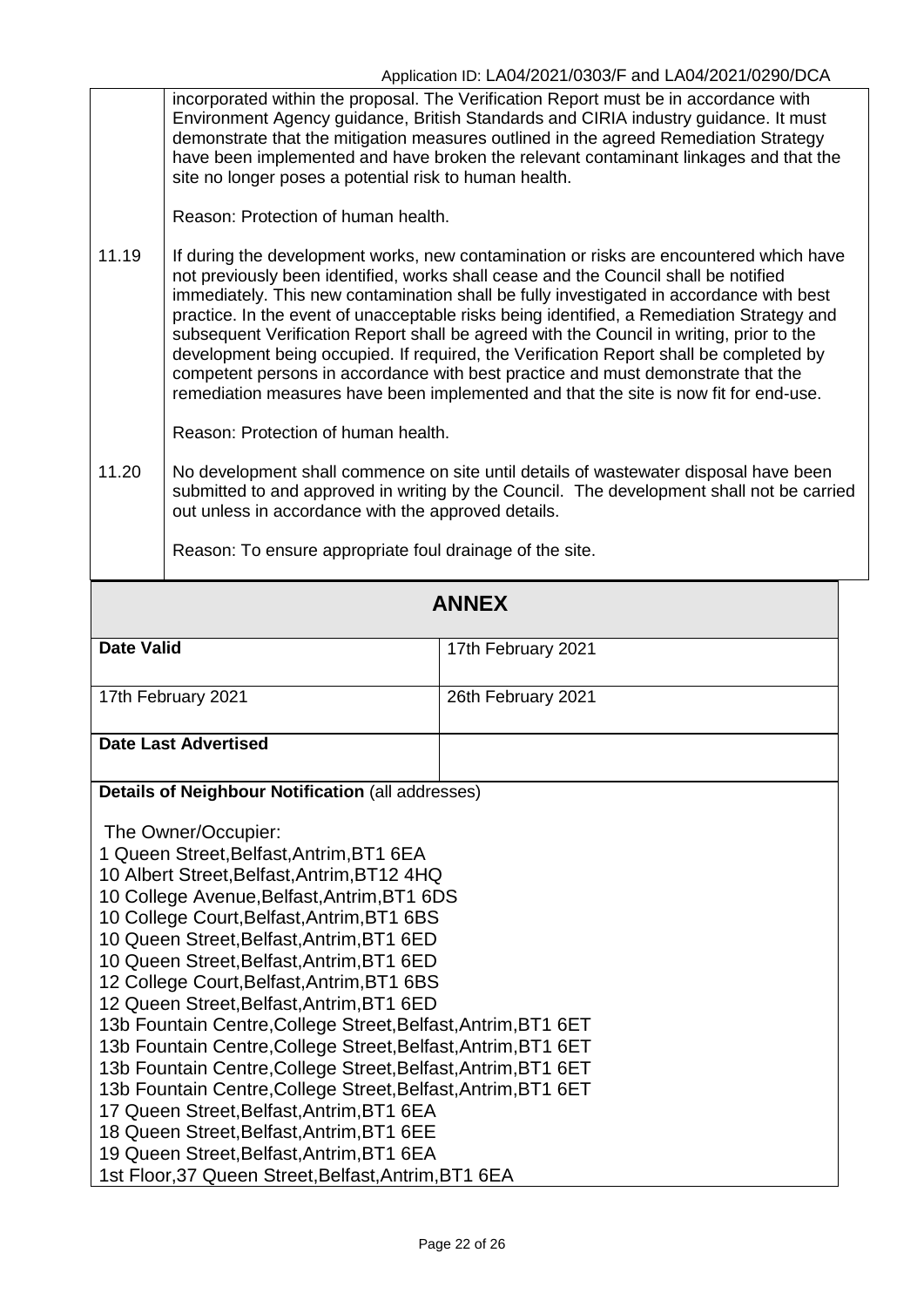21 Queen Street,Belfast,Antrim,BT1 6EA 21-27 ,Queen Street,Belfast,Antrim,BT1 6EA 28-30 ,College Street,Belfast,Antrim,BT1 6BT 2nd Floor,31a ,Queen Street,Belfast,Antrim,BT1 6EA 2nd Floor,37 Queen Street,Belfast,Antrim,BT1 6EA 2nd Floor,37 Queen Street,Belfast,Antrim,BT1 6EA 2nd Floor,37 Queen Street,Belfast,Antrim,BT1 6EA 2nd-4th Floors,41 Queen Street,Belfast,Antrim,BT1 6EB 31 Queen Street,Belfast,Antrim,BT1 6EA 32 College Street,Belfast,Antrim,BT1 6BQ 33 Queen Street,Belfast,Antrim,BT1 6EA 33a ,Queen Street,Belfast,Antrim,BT1 6EA 34 College Street,Belfast,Antrim,BT1 6DR 35 College Street,Belfast,Antrim,BT1 6BU 35 Queen Street,Belfast,Antrim,BT1 6EA 37 Queen Street,Belfast,Antrim,BT1 6EA 37-39 ,Queen Street,Belfast,Antrim,BT1 6EA 38 Queen Street,Belfast,Antrim,BT1 6EF 39 College Street,Belfast,Antrim,BT1 6BU 3rd Floor Office 3a,37 Queen Street,Belfast,Antrim,BT1 6EA 3rd Floor Office 3b,37 Queen Street,Belfast,Antrim,BT1 6EA 3rd Floor,5 College Court,Belfast,Antrim,BT1 6BS 40 Queen Street,Belfast,Antrim,BT1 6EF 41 College Street,Belfast,Antrim,BT1 6BU 41 Queen Street,Belfast,Antrim,BT1 6EB 45 Queen Street,Belfast,Antrim,BT1 6EB 45 Queen Street,Belfast,Antrim,BT1 6EB 47-49 ,Queen Street,Belfast,Antrim,BT1 6EB 49 Queen Street,Belfast,Antrim,BT1 6EB 4th Floor Office 4.1,37 Queen Street,Belfast,Antrim,BT1 6EA 4th Floor Office 4.12,37 Queen Street,Belfast,Antrim,BT1 6EA 4th Floor Office 4.13,37 Queen Street,Belfast,Antrim,BT1 6EA 4th Floor Office 4.14,37 Queen Street,Belfast,Antrim,BT1 6EA 4th Floor Office 4.15,37 Queen Street,Belfast,Antrim,BT1 6EA 4th Floor Office 4.17,37 Queen Street,Belfast,Antrim,BT1 6EA 4th Floor Office 4.18,37 Queen Street,Belfast,Antrim,BT1 6EA 4th Floor Office 4.19,37 Queen Street,Belfast,Antrim,BT1 6EA 4th Floor Office 4.20,37 Queen Street,Belfast,Antrim,BT1 6EA 4th Floor Office 4.21,37 Queen Street,Belfast,Antrim,BT1 6EA 4th Floor Office 4.22,37 Queen Street,Belfast,Antrim,BT1 6EA 4th Floor Office 4.23,37 Queen Street,Belfast,Antrim,BT1 6EA 4th Floor Office 4.24,37 Queen Street,Belfast,Antrim,BT1 6EA 4th Floor Office 4.25,37 Queen Street,Belfast,Antrim,BT1 6EA 4th Floor Office 4.26,37 Queen Street,Belfast,Antrim,BT1 6EA 4th Floor Office 4.27,37 Queen Street,Belfast,Antrim,BT1 6EA 4th Floor Office 4.4,37 Queen Street,Belfast,Antrim,BT1 6EA 4th Floor Office 4.5,37 Queen Street,Belfast,Antrim,BT1 6EA 4th Floor Office 4.7,37 Queen Street,Belfast,Antrim,BT1 6EA 4th Floor Offices 4.8-4.10,37 Queen Street,Belfast,Antrim,BT1 6EA 4th Floor Offices 4.9-4.11,37 Queen Street,Belfast,Antrim,BT1 6EA 5 College Court,Belfast,Antrim,BT1 6BS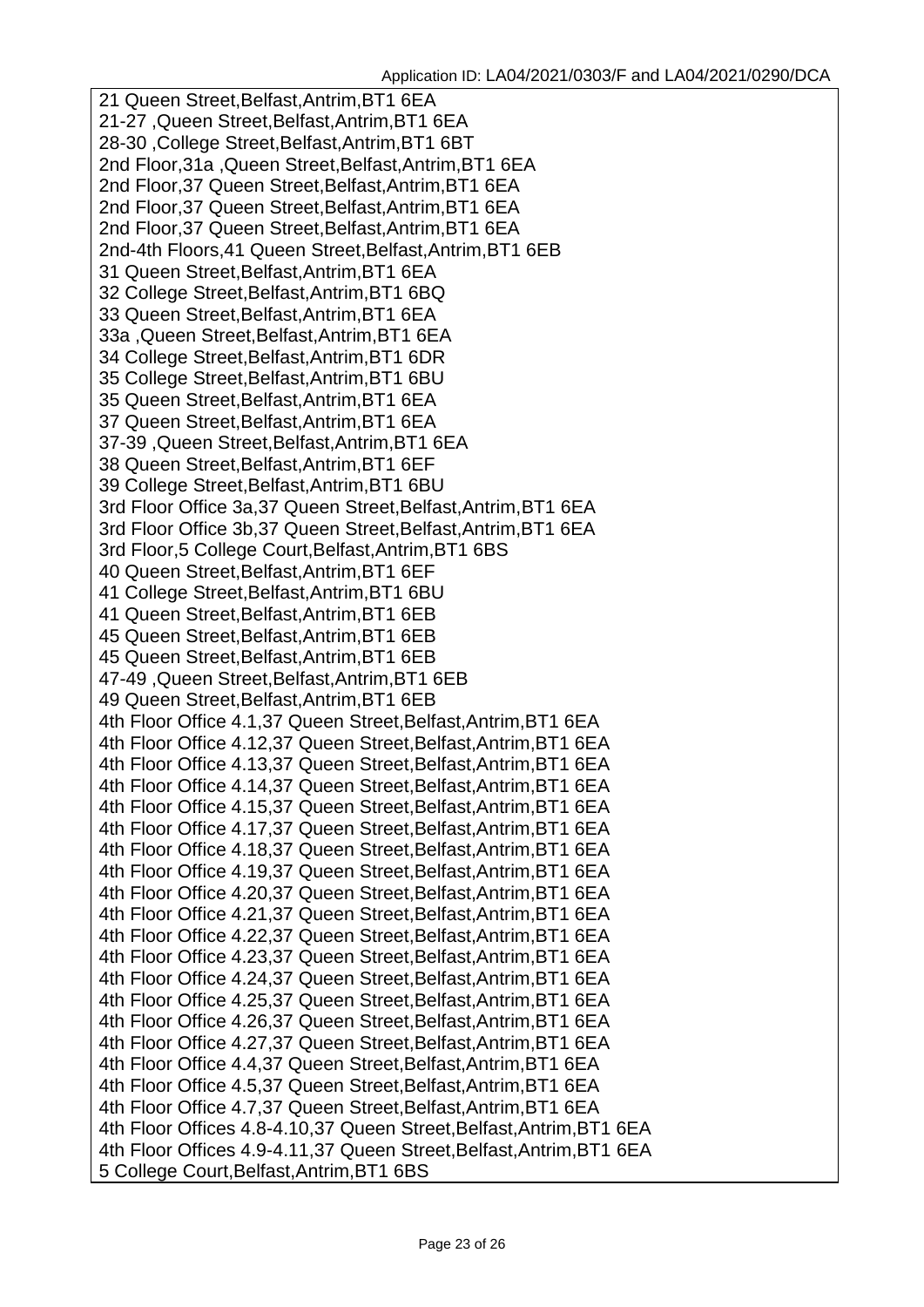8 College Avenue,Belfast,Antrim,BT1 6DS Car Park 15,Queens House,14 Queen Street,Belfast,Antrim, Fountain Centre,Fountain Street,Belfast,Antrim,BT1 6ET Gd Floor,5 College Court,Belfast,Antrim,BT1 6BS Lyndon Court,30 Queen Street,Belfast,Antrim,BT1 6EF Lyndon Court,34 Queen Street,Belfast,Antrim,BT1 6EF Office 1 1st Floor,Queens House,14 Queen Street,Belfast,Antrim,BT1 6ED Office 2 1st Floor,Queens House,14 Queen Street,Belfast,Antrim,BT1 6ED Offices 2nd-5th Floor,Queens House,14 Queen Street,Belfast,Antrim,BT1 6ER Offices 3rd - 5th Floors,Queens House,14 Queen Street,Belfast,Antrim,BT1 6ED Queens House,14 Queen Street,Belfast,Antrim,BT1 6ED Queens House,14 Queen Street,Belfast,Antrim,BT1 6ED Second Floor,35 College Street,Belfast,Antrim,BT1 6BU Shop,1-13 Fountain Centre,College Street,Belfast,Antrim,BT1 6ET Shop,23-29 ,Queen Street,Belfast,Antrim,BT1 6EA Studios And Gallery (1st Floor),37 Queen Street,Belfast,Antrim,BT1 6EA Suite 1a,1-13 Fountain Centre,College Street,Belfast,Antrim,BT1 6ET Suite 1b,1-13 Fountain Centre,College Street,Belfast,Antrim,BT1 6ET Suite 2,1-13 Fountain Centre,College Street,Belfast,Antrim,BT1 6ET Suite 3,1-13 Fountain Centre,College Street,Belfast,Antrim,BT1 6BT Suite 5,1-13 Fountain Centre,College Street,Belfast,Antrim,BT1 6ET Suite 6,1-13 Fountain Centre,College Street,Belfast,Antrim,BT1 6ET Unit 1,5 College Court,Belfast,Antrim,BT1 6BS Unit 10,1-13 Fountain Centre,College Street,Belfast,Antrim,BT1 6ET Unit 11,1-13 Fountain Centre,College Street,Belfast,Antrim,BT1 6ET Unit 12,1-13 Fountain Centre,College Street,Belfast,Antrim,BT1 6ET Unit 13,1-13 Fountain Centre,College Street,Belfast,Antrim,BT1 6ET Unit 14,1-13 Fountain Centre,College Street,Belfast,Antrim,BT1 6ET Unit 14a,1-13 Fountain Centre,College Street,Belfast,Antrim,BT1 6EE Unit 15,1-13 Fountain Centre,College Street,Belfast,Antrim,BT1 6ET Unit 16,1-13 Fountain Centre,College Street,Belfast,Antrim,BT1 6ET Unit 17,1-13 Fountain Centre,College Street,Belfast,Antrim,BT1 6ET Unit 18,1-13 Fountain Centre,College Street,Belfast,Antrim,BT1 6ET Unit 19,1-13 Fountain Centre,College Street,Belfast,Antrim,BT1 6ET Unit 20,1-13 Fountain Centre,College Street,Belfast,Antrim,BT1 6ET Unit 21,1-13 Fountain Centre,College Street,Belfast,Antrim,BT1 6EE Unit 22,1-13 Fountain Centre,College Street,Belfast,Antrim,BT1 6EE Unit 22,1-13 Fountain Centre,College Street,Belfast,Antrim,BT1 6ET Unit 23,1-13 Fountain Centre,College Street,Belfast,Antrim,BT1 6ET Unit 24,1-13 Fountain Centre,College Street,Belfast,Antrim,BT1 6ET Unit 3,1-13 Fountain Centre,College Street,Belfast,Antrim,BT1 6ET Unit 4,1-13 Fountain Centre,College Street,Belfast,Antrim,BT1 6ET Unit 5,Lyndon Court,Queen Street,Belfast,Antrim,BT1 6EF Unit 6,1-13 Fountain Centre,College Street,Belfast,Antrim,BT1 6ET Unit 6,Lyndon Court,Queen Street,Belfast,Antrim,BT1 6EF Unit 7,1-13 Fountain Centre,College Street,Belfast,Antrim,BT1 6ES Unit 8,1-13 Fountain Centre,College Street,Belfast,Antrim,BT1 6ET Unit A,Lyndon Court,30 Queen Street,Belfast,Antrim,BT1 6EF Unit B,32-38 Lyndon Court,Queen Street,Belfast,Antrim,BT1 6EF Unit C,Lyndon Court,30 Queen Street,Belfast,Antrim,BT1 3EF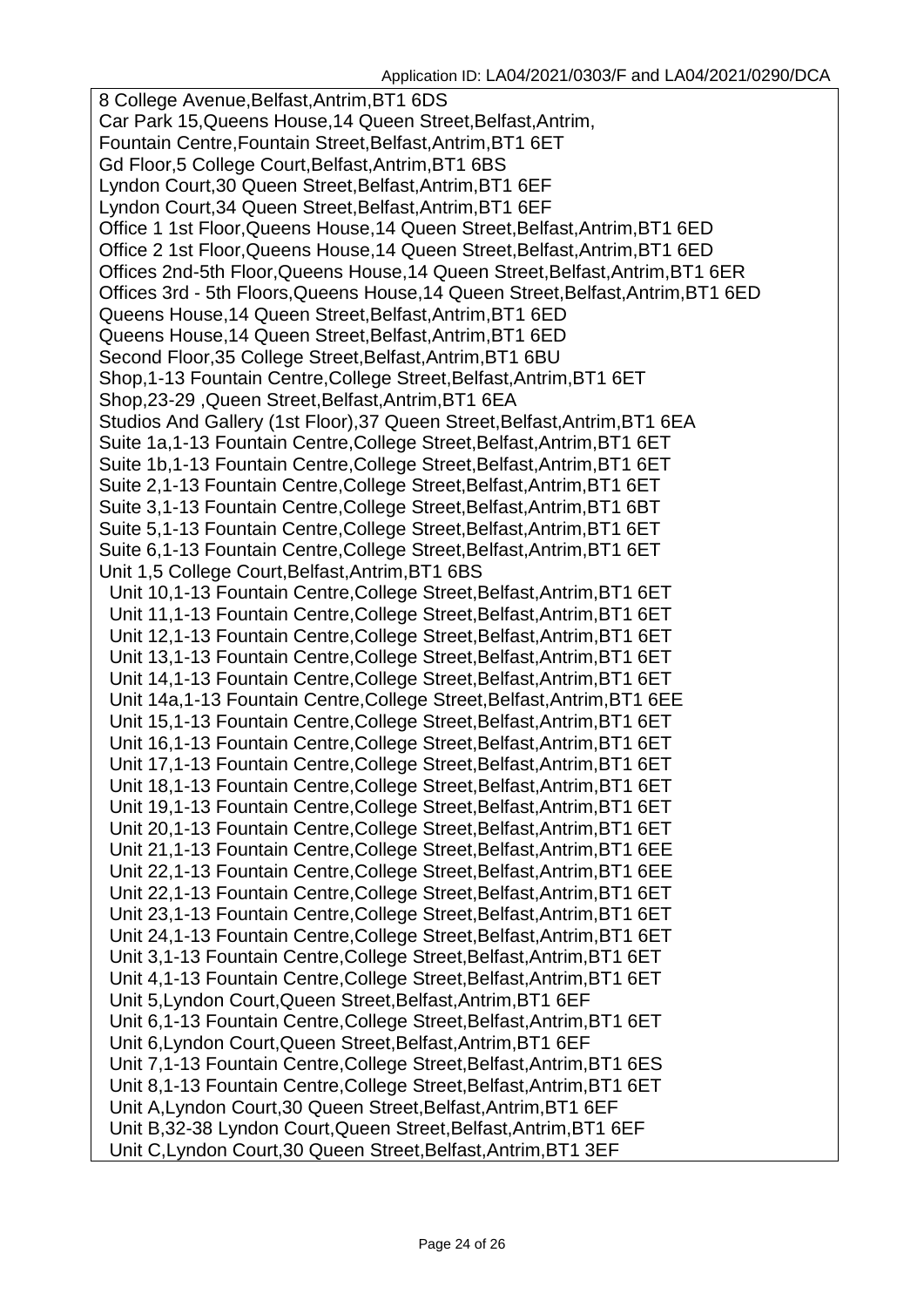Unit C2 (Second Floor Offices),1-13 Fountain Centre,College Street,Belfast,Antrim,BT1 6ET

Unit D,Lyndon Court,30 Queen Street,Belfast,Antrim,BT1 6EF Unit E,Lyndon Court,30 Queen Street,Belfast,Antrim,BT1 6EF Units 1-2,1-13 Fountain Centre,College Street,Belfast,Antrim,BT1 6ET Units 19-20,1-13 Fountain Centre,College Street,Belfast,Antrim,BT1 6ET Units 24-26,1-13 Fountain Centre,College Street,Belfast,Antrim,BT1 6EE Units 5-6,1-13 Fountain Centre,College Street,Belfast,Antrim,BT1 6ET Units 8-9,1-13 Fountain Centre,College Street,Belfast,Antrim,BT1 6ET

| Date of Last Neighbour Notification                                                                                                                                                                                                                                                                                                                                                                                                                                                                                                                                                                                                                                                                                                                      | 24th February 2021 |  |  |
|----------------------------------------------------------------------------------------------------------------------------------------------------------------------------------------------------------------------------------------------------------------------------------------------------------------------------------------------------------------------------------------------------------------------------------------------------------------------------------------------------------------------------------------------------------------------------------------------------------------------------------------------------------------------------------------------------------------------------------------------------------|--------------------|--|--|
| <b>Date of EIA Determination</b>                                                                                                                                                                                                                                                                                                                                                                                                                                                                                                                                                                                                                                                                                                                         | N/A                |  |  |
| <b>ES Requested</b>                                                                                                                                                                                                                                                                                                                                                                                                                                                                                                                                                                                                                                                                                                                                      | <b>No</b>          |  |  |
| <b>Planning History</b>                                                                                                                                                                                                                                                                                                                                                                                                                                                                                                                                                                                                                                                                                                                                  |                    |  |  |
| Ref ID: LA04/2019/2932/PAN<br>Proposal: Partial demolition and redevelopment and partial refurbishment and change of use of<br>building at 35-39 Queen Street, and demolition of building and redevelopment of site at 31-33<br>Queen Street to provide ground floor restaurants/cafes and A2/B1 Offices.<br>Address: 31-39 Queen Street, Belfast, BT1 6EA,<br><b>Decision: PANACC</b><br>Decision Date: 19.12.2019<br>Ref ID: LA04/2019/0553/F<br>Proposal: Demolition of existing building and erection of 175 bed aparthotel with associated bar,<br>restaurant and conferencing facilities and associated works.<br>Address: Land at Lyndon Court, 32-38 Queen Street Belfast, BT1 6EF.<br>Decision: Permission Granted<br>Decision Date: 05.12.2019 |                    |  |  |
| Ref ID: Z/2013/1063/F<br>Proposal: Ten storey hotel comprising of 250 bedrooms, meeting rooms with bar and restaurant<br>to ground floor. Nine storey open plan office building with retail on ground floor with<br>underground car parking.<br>Address: 78 College Avenue, Belfast, BT1 6BU,<br><b>Decision: Permission Granted</b><br>Decision Date: 20.02.2015                                                                                                                                                                                                                                                                                                                                                                                        |                    |  |  |
| Ref ID: Z/2011/0967/F<br>Proposal: Erection of new street cabinet to facilitate provision of new fibre optic infrastructure<br>across across the BT network. Cabinet dimensions approx 1128mm high 780mm wide 407mm<br>deep<br>Address: On footpath 2m from College Street gable wall of Kellys Eye Club, 39 Queen Street,<br>Belfast, BT1 6EB,<br><b>Decision: Permission Granted</b><br>Decision Date: 25.04.2012                                                                                                                                                                                                                                                                                                                                      |                    |  |  |
| Ref ID: Z/1984/1894<br>Proposal: CHANGE OF USE FROM SHOP/FACTORY TO BINGO HALL                                                                                                                                                                                                                                                                                                                                                                                                                                                                                                                                                                                                                                                                           |                    |  |  |